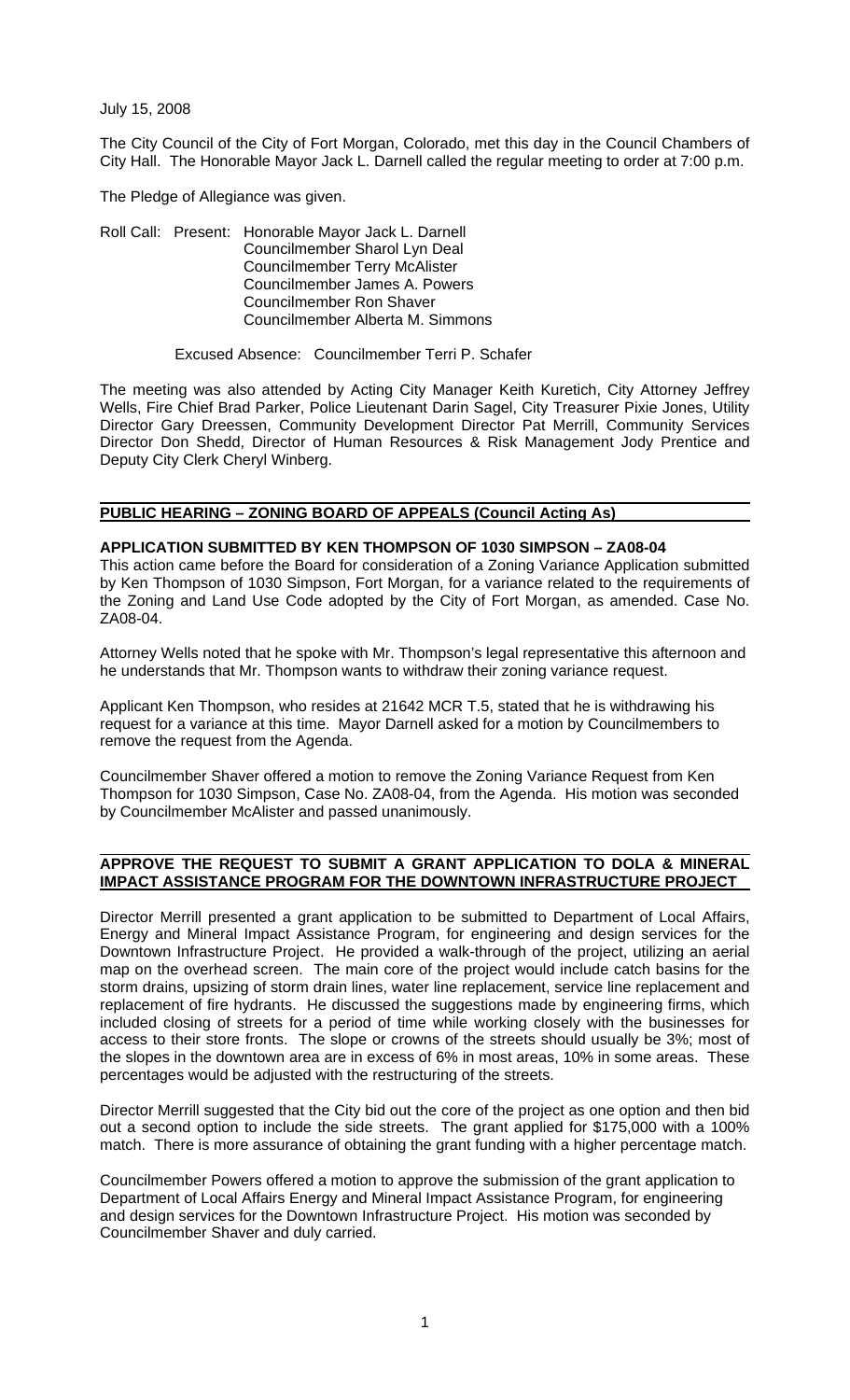#### **PRESENTATION OF AN APPLICATION FOR A SPECIAL EVENTS PERMIT FROM ELKS**  LODGE #1143 FOR EVENTS SCHEDULED ON AUGUST 23, 2008, AND SEPTEMBER 19-**20, 2008; AND REQUEST TO POST THE PREMISES**

Deputy Clerk Winberg presented an Application for a Special Events Permit from Elks Lodge #1143, located at 430 State Street, to sell Malt, Vinous and Spirituous Liquor for two events scheduled on August 23, 2008, and September 19-20, 2008. She explained a requirement of the permit is to post the events to provide the public an opportunity to object. She also requested it be placed on the August 5, agenda to hear any objections from the public and to issue the permit. The appropriate fees had been paid for the permit.

Councilmember Powers asked for clarification whether there is enough time to post the premises for the August 23<sup>rd</sup> event; Acting City Manager Kuretich verified yes. Councilmember McAlister asked what types of events will be hosted. The Applicant, Bill Garcia, 616 Gayle Street, explained that the August 23<sup>rd</sup> event is for a small car show; the event in September is for the annual Fall Harvest Car Show.

Councilmember Powers offered a motion to approve the posting of the property at 430 State Street concerning the application by Fort Morgan Elks for a Special Events Permit to sell Malt, Vinous and Spirituous Liquor on August 23, 2008 and September 19-20, 2008. Schedule to approve the issuance of a Special Events Permit for the next Regular Council Meeting on August 5. His motion was seconded by Councilmember Shaver and duly carried.

#### **FIRST READING OF AN ORDINANCE AMENDING THE 2008 BUDGET ENTITLED, "AN ORDINANCE AMENDING THE APPROPRIATION OF MONIES FOR THE FUNDS OF THE CITY OF FORT MORGAN, COLORADO"**

Attorney Wells noted for Council consideration on first reading, an Ordinance regarding the appropriation of monies to amend the 2008 Budget. Said Ordinance being in words, letters and figures as follows, to-wit:

## **ORDINANCE NO. \_\_\_\_\_\_**

#### **AN ORDINANCE AMENDING THE APPROPRIATION OF MONIES FOR THE FUNDS OF THE CITY OF FORT MORGAN, COLORADO**

 UPON AND PURSUANT to the revised estimate of the probable revenue and expenses submitted to the City Council of the City of Fort Morgan, Colorado, and upon a budget made by said Council, and for the purpose of raising funds to defray all expenses of conducting the business of the government of the City and payment of all liabilities of the City falling due or accruing during the fiscal year ending December 31, 2008; and,

 WHEREAS, the following expenditures from monies which are available for the purpose could not be foreseen or were not anticipated at the time of the adoption of the 2008 municipal budget in 2007.

 BE IT ORDAINED BY THE CITY COUNCIL OF THE CITY OF FORT MORGAN, COLORADO:

 Of the monies arising from electric, water, gas, sewer, and sanitation charges, taxes, fines, licenses and all other sources of monies of the City of Fort Morgan, the appropriation to the several funds of said City for the purposes of operations, debt service and capital outlays is amended as follows and attached hereto and incorporated herein by reference:

|                           | Original         |           |                          | Amended          |  |
|---------------------------|------------------|-----------|--------------------------|------------------|--|
| <b>Fund</b>               | Appropriation    | Amendment |                          | Appropriation    |  |
| General Fund              | \$<br>9,211,123  | \$        | 51,084<br>$\blacksquare$ | \$<br>9,160,039  |  |
| After School Fund         | \$<br>57,818     | \$        | 483                      | \$<br>57,335     |  |
| Capital Improvement Fund  | \$<br>3,338,623  | \$        | 118,000                  | \$<br>3,456,623  |  |
| Golf Fund                 | \$<br>832,752    | \$        | 23,416                   | \$<br>856,168    |  |
| <b>Conservation Trust</b> | \$<br>103,150    | \$        | 0                        | \$<br>103,150    |  |
| <b>Electric Fund</b>      | \$<br>16,542,980 | \$        | 38,249                   | \$<br>16,581,229 |  |
| <b>Water Fund</b>         | \$<br>5,937,161  | \$        | 2,121<br>٠               | \$<br>5,935,040  |  |
| Gas Fund                  | \$<br>5,369,291  | \$        | 2,066<br>۰               | \$<br>5,367,225  |  |
| Sewer Fund                | \$<br>1,950,355  | \$        | 3,976<br>۰               | \$<br>1,946,379  |  |
| <b>Sanitation Fund</b>    | \$<br>1,262,000  | \$        | 1,821<br>۰               | \$<br>1,260,179  |  |
| <b>Fiber Optic Fund</b>   | \$<br>27,100     | \$        | 3,010                    | \$<br>30,110     |  |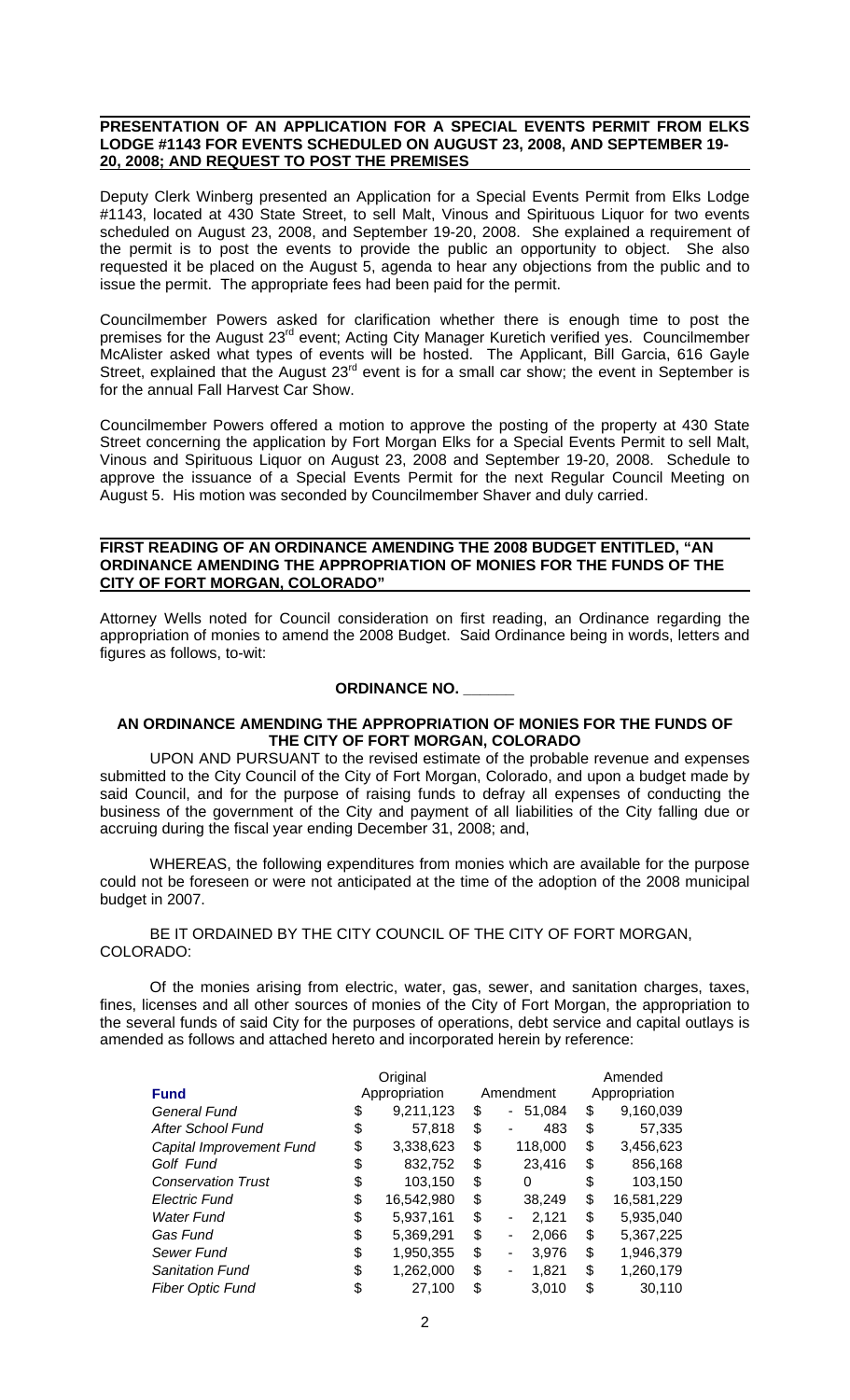| Perpetual Care Fund | \$. | 15.200     | - \$ |         |      | 15.200     |
|---------------------|-----|------------|------|---------|------|------------|
| Self-Insurance Fund |     | 2.500.025  |      |         |      | 2.500.025  |
| Riverview GID Fund  |     | 1.225.000  | - SS |         |      | 1.225.000  |
| Total               |     | 48.372.578 |      | 121.124 | - SS | 48.493.702 |

INTRODUCED, READ ON FIRST READING AND ORDERED PUBLISHED this 15<sup>th</sup> day of July 2008.

 THE CITY COUNCIL OF THE CITY OF [SEAL] FORT MORGAN, COLORADO

 By: /s/ Jack L. Darnell Mayor (1999) and the state of the Mayor (1999) and the Mayor

ATTEST:

/s/ Cheryl Winberg

Deputy City Clerk Councilmember Shaver offered the following Resolution and moved for its adoption. His motion was seconded by Councilmember Powers; said Resolution being in words, letters and figures as follows, to-wit:

#### **RESOLUTION**

 BE IT RESOLVED BY THE COUNCIL OF THE CITY OF FORT MORGAN, COLORADO that the foregoing Ordinance entitled above; and the same is hereby ordered published in the City of Fort Morgan, Colorado, not less than ten days before further consideration; and that said Ordinance again be presented to this Council at the expiration of said period of publication for final action thereof.

PASSED, APPROVED AND ADOPTED this 15<sup>th</sup> day of July, 2008, the vote upon roll call being as follows: Ayes: Mayor Darnell; Councilmembers Deal, McAlister, Powers, Shaver and Simmons. Nays: none.

#### **CONSENT AGENDA**

Deputy Clerk Winberg presented the Consent Agenda for Council consideration. Councilmember Simmons offered a Resolution to approve the Consent Agenda as presented, and moved for its adoption. Her motion was seconded by Councilmember McAlister; said Consent Agenda being in words, letters and figures as follows, to wit:

- A. Approve the minutes from the July 1, 2008, regular meeting.
- B. Approve the Disbursements and Payroll for June 2008.

#### **Disbursements Report – June 2008**

| 3M, service agreement                                       | \$2,374.29 |
|-------------------------------------------------------------|------------|
| A-1 Organics, Inc., supplies                                | \$1,871.82 |
| Accurint, contract fee, webname search                      | \$391.25   |
| ACE Industrial Supply, supplies                             | \$400.90   |
| Active Lock Service, repairs                                | \$157.00   |
| ADP Screening & Selection, pre-employment                   | \$718.54   |
| Advanced Automotive, repairs                                | \$904.22   |
| Aerial Equipment Specialists, inspection                    | \$832.14   |
| Affiliated Credit Service, misc. deductions                 | \$200.00   |
| AFLAC, additional insurance                                 | \$2,212.68 |
| Alarm Services Company, service call                        | \$189.85   |
| Alberta Simmons, reimbursement                              | \$53.80    |
| ALERT/SAM, dues                                             | \$60.00    |
| All Truck & Trailer Parts, supplies                         | \$242.73   |
| Altec Industries Inc, supplies                              | \$3,109.42 |
| American Eagle Distributing, beer                           | \$1,648.30 |
| American Red Cross, manuals                                 | \$420.00   |
| American Security Professionals, monitoring security system | \$734.25   |
| American Water Works Assn, supplies                         | \$198.50   |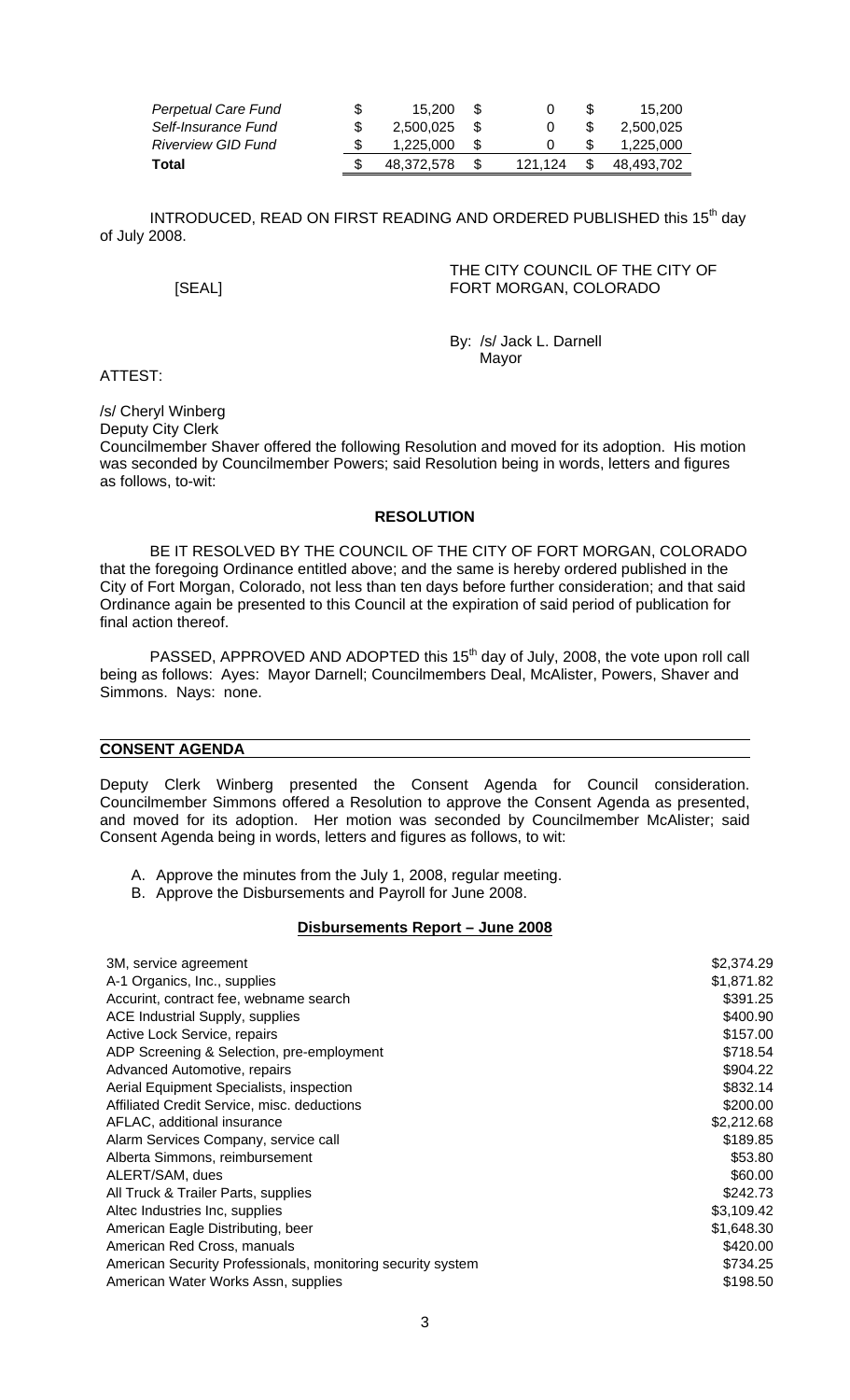| Andrea Whisler, refund                                                         | \$10.00               |
|--------------------------------------------------------------------------------|-----------------------|
| Applied Chemical Magnesias, supplies                                           | \$3,561.14            |
| Applied Control Equipment, supplies                                            | \$6,466.58            |
| Aquatic Chemical Solutions Inc., supplies                                      | \$996.86              |
| Av-Tech Electronics, Inc., supplies                                            | \$248.15              |
| Backflow Prevention Supply, repair kit                                         | \$190.61<br>\$455.34  |
| Baker & Taylor Inc., supplies<br>Bauer & Furman, P.C. professional services    | \$287.00              |
| BCR - Ask Colorado, supplies                                                   | \$1,482.00            |
| Bellendir Tire & Auto, repairs                                                 | \$672.93              |
| Bike Peddler Cycling & Fitness, supplies                                       | \$33.99               |
| Bill Joe Foster, tree trimming                                                 | \$7,980.00            |
| Bloedorn Lumber-Fort Morgan, supplies                                          | \$2,947.98            |
| Bobcat of the Rockies, rental                                                  | \$786.80              |
| Brandenburg & McGuire P.C, judges fees                                         | \$265.10              |
| Brazelton Realty, reimbursement                                                | \$472.00              |
| Bresnan Communications, internet, cable                                        | \$220.37              |
| Brown, Steve, reimbursement                                                    | \$27.47               |
| Bruntz Electric Inc, repairs                                                   | \$713.00              |
| Bryant, Joy, refund                                                            | \$30.00               |
| BT Construction, Inc, final payment Barlow Rd Lift Station                     | \$6,000.00            |
| Builders Aggregate Co., supplies                                               | \$1,463.00<br>\$31.99 |
| <b>Business Mart, supplies</b><br>Callaway Golf, supplies                      | \$716.00              |
| Canfield Drilling Co., supplies                                                | \$120.27              |
| Cathy Bosley, reimbursement                                                    | \$9.57                |
| CBA-CLE in Colorado, supplies                                                  | \$75.00               |
| Central Auto Parts, supplies                                                   | \$2,943.14            |
| Central Motel, stay & play                                                     | \$624.00              |
| CH Diagnostic & Consulting, analysis                                           | \$665.00              |
| Cheryl Lynn Brindisi, performance                                              | \$200.00              |
| CIRSA, deductible                                                              | \$874.73              |
| CIRSA, property/liability insurance premium                                    | \$64,756.75           |
| City of Fort Morgan, health insurance premium                                  | \$168,632.00          |
| City of Fort Morgan, replenish petty cash                                      | \$16,051.16           |
| City of Fort Morgan, utilities                                                 | \$58,515.33           |
| Clarizen, subscription                                                         | \$560.00              |
| Claudia Nickell, game cube, games<br>CNH CAPITAL, supplies                     | \$65.00<br>\$111.95   |
| Co Dept of Revenue, payroll taxes                                              | \$18,298.00           |
| Co Dept of Revenue, sales taxes                                                | \$25,528.00           |
| Co Family Support Registry, misc. deductions                                   | \$3,027.18            |
| CO PERA, pension                                                               | \$90,825.27           |
| COBITCO, Inc., supplies                                                        | \$124.20              |
| Colo Dept of Agriculture, scale fee                                            | \$120.00              |
| Colo State Fire Fighters Assoc., registration fees                             | \$210.00              |
| Colonial Life & Accident, additional insurance                                 | \$105.86              |
| Colorado Code Publishing Co., supplies                                         | \$5,249.30            |
| Colorado Department of Revenue, PUC admin fees                                 | \$5,855.38            |
| Colorado Dept of Public Health & Environment, toxicology                       | \$50.00               |
| Colorado Golf & Turf, greens roller                                            | \$10,998.00           |
| Colorado Library Consortium, class                                             | \$150.00              |
| Colorado Municipal League, registration fees                                   | \$165.00              |
| Colorado Plains Medical Center, CT scan<br>Colorado Plains Medical Center, lab | \$171.00              |
| Colorado Rural Electric Assoc, dues                                            | \$89.25<br>\$626.40   |
| Colorado Tubulars/Aztec P, supplies                                            | \$1,049.75            |
| Complete Mailing Solutions, maintenance                                        | \$3,150.00            |
| Connie Musgrave, reimbursement                                                 | \$118.43              |
| Connie Rodriguez, refund                                                       | \$60.00               |
| ConocoPhillips, fuel                                                           | \$6,870.84            |
| Conserve-A-Watt, supplies                                                      | \$163.80              |
| Corporate Express, supplies                                                    | \$194.10              |
| Cox Oil Company, fuel                                                          | \$237.30              |
| Crone, Jared, reimbursement                                                    | \$86.46               |
| <b>CWA Consulting Services, consulting</b>                                     | \$7,185.00            |
| D & I Prehung Door, Inc., door                                                 | \$576.00              |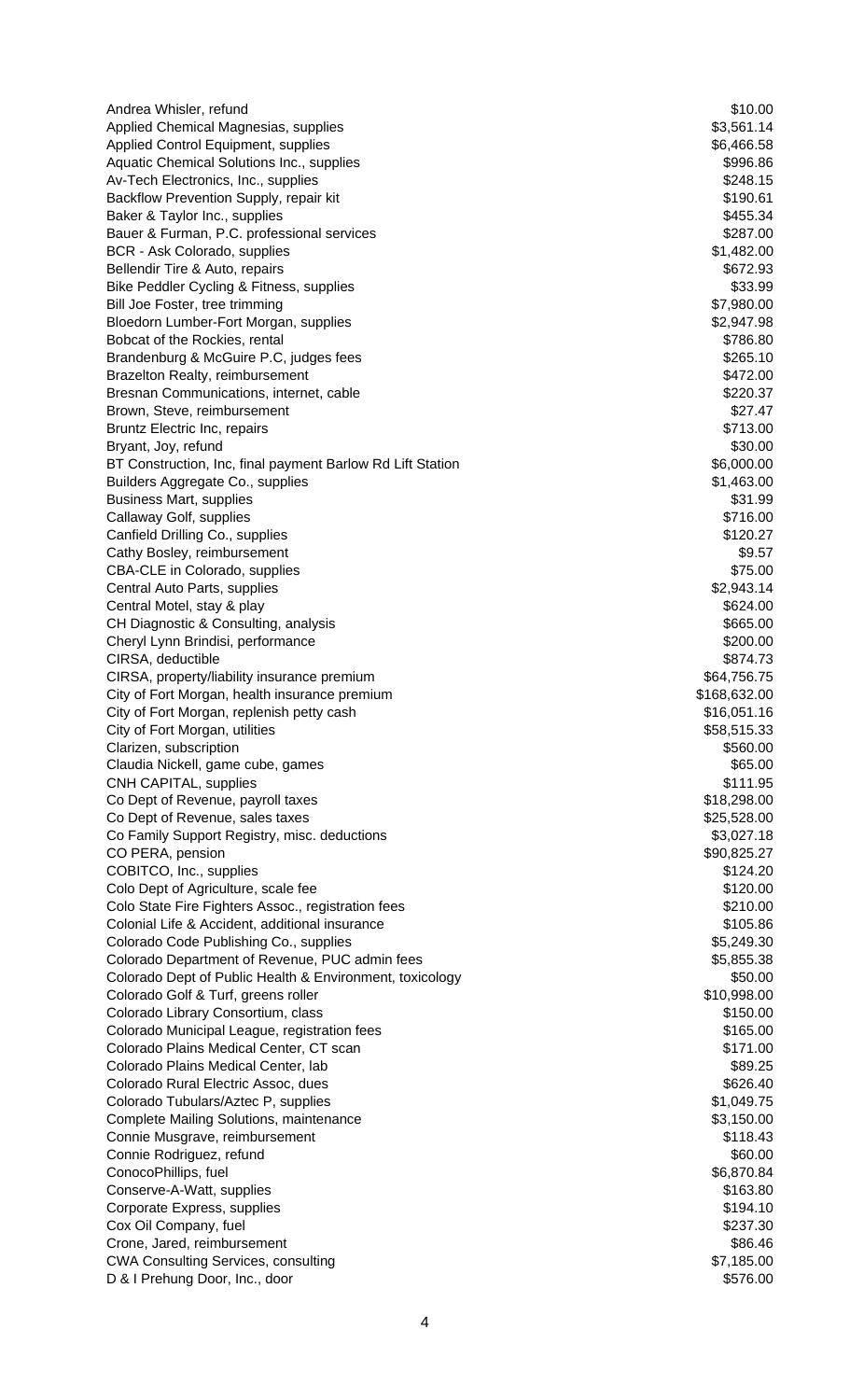Dana Kepner Company, supplies  $$3,454.77$ DBC Irrigation Supply, supplies  $$441.32$ Deanna Verhaag, replenish petty cash \$60.00 bits and \$60.00 bits and \$60.00 bits and \$60.00 bits and \$60.00 bits and \$60.00 bits and \$60.00 bits and \$60.00 bits and \$60.00 bits and \$60.00 bits and \$60.00 bits and \$60.00 bi Deery American Corporation, supplies  $$5,381.91$ Dennys W Edmondson, repairs \$1,441.79 Denver Environmental Consulting LLC, consulting  $\blacksquare$  \$5,105.00 Dept of Labor and Employment, inspection  $$175.00$ Diamond Vogel Paint Center, supplies **\$317.54** S317.54 Digital Retirement Solutions, pensions \$28,939.32 Discount Tire of Ft. Morgan, repairs  $$389.90$ Domino's Pizza, meal \$235.10 Donna Elaine Scott, refund \$23.02 Dummies Unlimited, Inc., supplies \$1,070.25 Dyna Systems, supplies \$207.17 Earth Engineering Consultants, consulting  $$9,723.07$ East Jordan Iron Works, Inc., supplies  $$907.00$ Edwards Flowerland & Groc, groceries, supplies  $$1,177.73$ Edwin S. Chapin, contract labor  $$184.19$ Eisinger-Smith, Inc., supplies \$498.62 Elan, credit card charges  $$9,401.55$ English, Felicia, reimbursement \$9.76 Erika Groves, refund \$25.00 Erin Roop, fitness instructor  $$166.00$ Ermar Golf Cars, car rental \$405.00 Eugene Convery, refund  $$10.00$ Evelyn Cleary, refund  $$5.00$ Faris Machinery Company, supplies  $$5,642.04$ Farm Plan, supplies  $$1,212.28$ Farmer Brothers, coffee  $$103.93$ Farmers State Bank, payroll taxes  $$63,718.34$ Farmers State Bank, water bond \$462,655.79 Fastenal Company, supplies  $$25.81$ Ferguson Enterprises Inc., supplies **\$5,652.84** FiberLink Connection, internet  $$31.00$ Fire & Police Pension Assoc., contribution  $$6,376.25$ First Aid 2000, supplies  $$291.85$ First Class Security Systems, monitor security system  $$571.40$ Fisher Scientific, supplies \$238.58 Fleet Services, fuel **\$330.11** and \$330.11 Foot-Joy, supplies \$261.94 Fort Morgan Country Club, building **\$19,608.16** \$19,608.16 Fort Morgan Floral, plant  $$27.95$ Fort Morgan Golf Course, meals **\$399.00 6.12 and 5.12 and 5.12 and 5.12 and 5.12 and 5.12 and 5.12 and 5.12 and 5.12 and 5.12 and 5.12 and 5.12 and 5.12 and 5.12 and 5.12 and 5.12 and 5.12 and 5.12 and 5.12 and 5.12 and** Fort Morgan Lions Club, dues, meals **\$125.75** and the state of the state  $$125.75$ Fort Morgan Medical Group, lab  $$251.00$ Fort Morgan Medical Group, shots  $$502.00$ Fort Morgan Museum, book \$4.50 Fort Morgan Paint Bucket, supplies **\$362.40** and \$362.40 Fort Morgan Veterinary Clinic, vet charges  $$59.74$ FPPA, AD&D policy \$1,416.62 Freedom Lifts, Inc., maintenance \$318.00 Ft.Morgan Ladies Golf Assoc, handicap fees \$290.00 Ft.Morgan Mens Golf Assoc, handicap fees \$1,465.00 G & K Services, uniform & rug cleaning  $$2,984.14$ GALLS, supplies \$194.94 Garcia, Carlos, refund \$29.04 Garretsons Sport Center, supplies  $$1,237.51$ Gemplers Inc, supplies  $$52.00$ General Chemical Performance, supplies  $$3,691.62$ Generations Health Care, lab  $$80.00$ Goble Sampson Associates, supplies  $$311.30$ GOVConnection, Inc., supplies  $$446.42$ Graff, Crystal, sod \$1,125.60 Graffs Turf Farms Inc., consulting  $$5,000.00$ Grainger, supplies  $$571.95$ Great Copier Service Inc, copies  $$1,315.62$ Guardian Dental, additional insurance **\$3,438.85**  $\sim$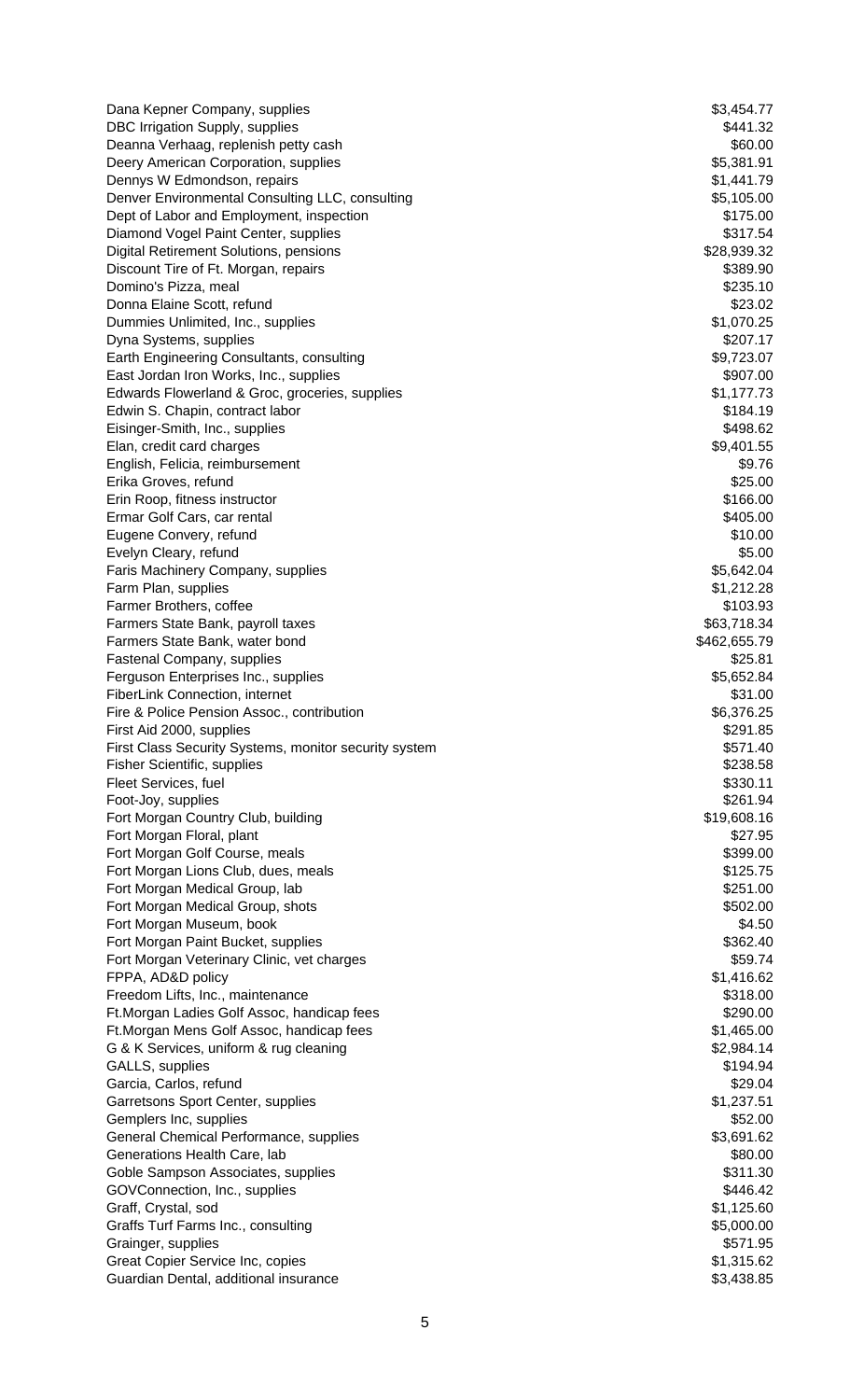Hach Company, supplies  $$470.47$ Harbart, Vernon, replenish petty cash  $$77.03$ Harcros Chemicals, Inc., supplies  $$6,334.74$ Harper Brush Works, supplies  $$291.74$ Harrington Industrial Plastics, supplies **\$191.37** and the state of the state of the state of the state of the state of the state of the state of the state of the state of the state of the state of the state of the state o Harris, Richard, referee  $$240.00$ Helena Chemical Company, supplies  $$7,656.00$ Heritage Flag & Banner, supplies  $$202.50$ Hicks, Molly, refund  $$11.84$ High Country Beverage Corp., beer \$777.40 Hill Petroleum, fuel **\$4,264.38** Straight and the set of the set of the set of the set of the set of the set of the set of the set of the set of the set of the set of the set of the set of the set of the set of the set of Hi-Phi Entertainment LLC, performance \$1,200.00 Hogan, Bruce, TKD instructor  $$196.25$ Hotline Electrical Sales, supplies  $$10,878.00$ HRH of Colorado, broker fee  $$10,000.00$ Humana Insurance Co. Inc., additional insurance  $\frac{3197.63}{2}$ Hydra-Stop, supplies  $$1,671.86$ IBM Corporation, subscription  $$540.00$ IDEXX, supplies  $$335.00$ Industrial Chem Lab, supplies  $$371.36$ Industrial Tool Box, supplies  $$276.40$ Ingram Book Company, supplies  $$3,935.55$ Interstate Battery of the Rockies, battery **Example 2018 67.95 \$67.95** Jason M. Pearson, class \$600.00 JC Golf Accessories, supplies  $$1,747.77$ Jeff Gotto, referee \$320.00 Jody Prentice, reimbursement \$3.80 Jon Chandler, performance \$1,200.00 Kallsen Chiropractic Clinic, physical  $$75.00$ Katisha Klein, refund \$35.00 Kauffman Pest Control Company, pest control  $\blacksquare$ Kentec Communications Inc, internet, pager service  $$217.60$ Key Bank, CD \$400,000.00 KFTM/KBRU, ads \$1,246.00 Kirkendall, Mike, reimbursement  $$49.26$ Knight Pest Control LLC, pest control  $$250.00$ Krista Wells, refund \$20.00 Kristen Roth, refund \$45.00 Kriz Davis Company, supplies **\$5,604.28** S5,604.28 KSIR-AM/KPRB-FM Radio, ads \$146.50 KVA Supply Company, supplies  $$3,356.50$ L & L Environmental, Inc., assessment  $$730.00$ L L Johnson Distributing, mower  $$31,131.00$ L L Johnson Distributing, supplies  $$2,170.87$ Language Line Services, interpretation  $$50.33$ Larson, Angela, reimbursement  $$6.64$ Lebsock Repair Service Inc., repairs \$197.24 Long Skinny Ranch, supplies  $$18.00$ Lorman Education Services, class  $$383.25$ M E A N, purchased power \$752,442.15 Martin Gilmore, performance  $$2,000.00$ Marvin Heisel, refund  $$20.00$ Masek Golf Car Company, supplies  $$319.16$ Maverick's Grill, meal **\$61.71** McAtee Construction Company, asphalt  $$2,169.29$ McCandless Intl Trucks of Colo, International truck chassis \$72,886.00 McDonald Physical Therapy, pre-employment  $$510.00$ McFadden Consulting Group, consulting  $$2,193.40$ McFarland Cascade, supplies  $$9,942.00$ Melissa Smits, pictures \$15.89 Michelle Nelson, refund  $$35.00$ Midwest Gas & Grocery, LLC, fuel \$10,669.09 Midwest Laboratories, Inc., supplies  $$2,470.50$ Midwestern Millwright, supplies **\$548.55** and the state of the state of the state of the state of the state of the state of the state of the state of the state of the state of the state of the state of the state of the sta Millipore Corporation, supplies **\$333.86**  $$333.86$ Model Cleaners Inc, drycleaning  $$396.15$ Morgan Co School Dist RE-3, milk  $$218.65$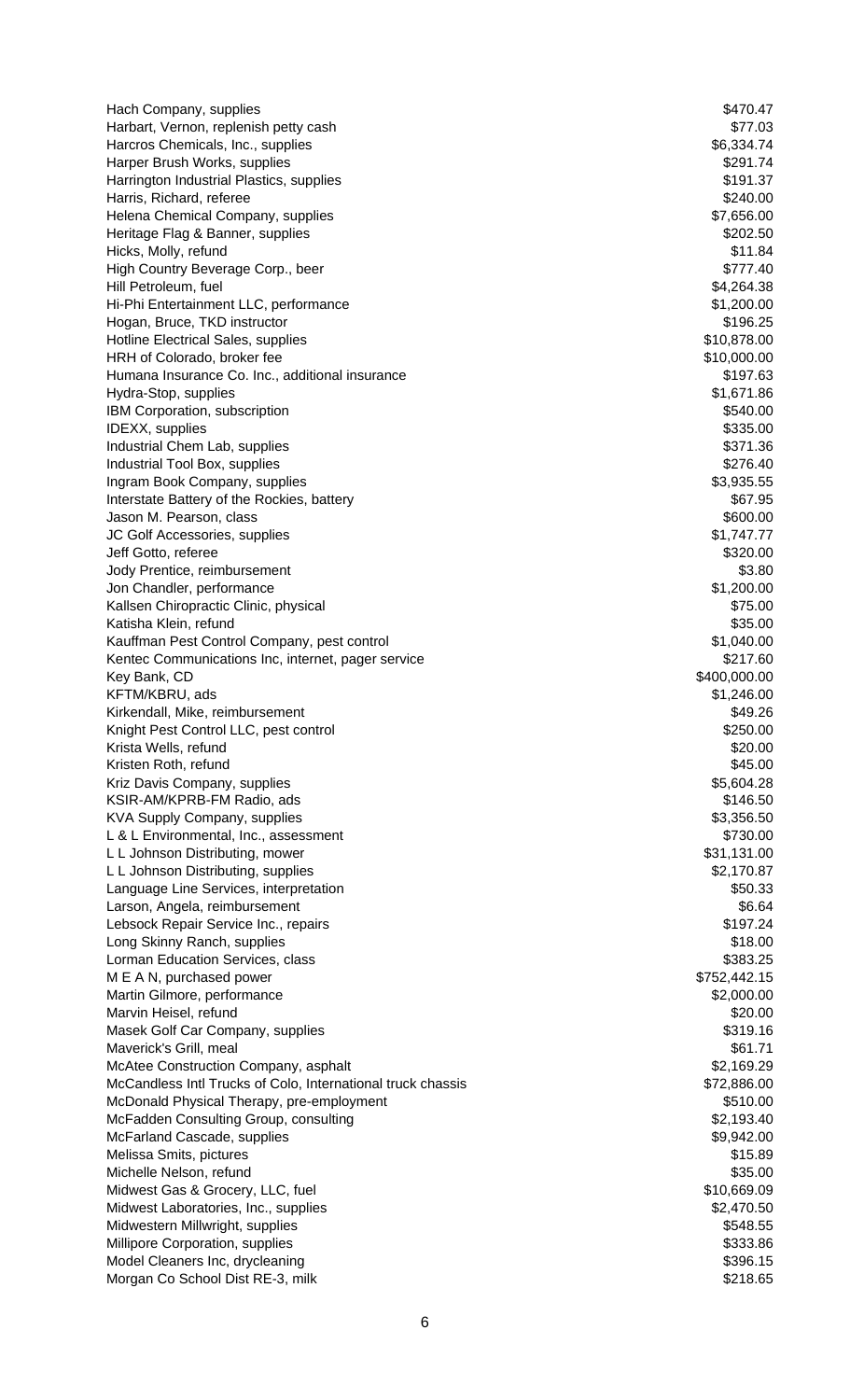| Morgan Community College, CPR classes                                                   | \$78.40                |
|-----------------------------------------------------------------------------------------|------------------------|
| Morgan County Central Services, fuel                                                    | \$4,758.59             |
| Morgan County Dept Solid Waste, landfill charges                                        | \$26,790.96            |
| Morgan County General Fund, permit                                                      | \$50.00                |
| Morgan County General Fund, phone charges                                               | \$75.80                |
| Morgan County Government, video arraigment                                              | \$320.00               |
| Morgan County Rural Elec Assoc., utilities<br>Morgan County School Dist, transportation | \$4,770.98<br>\$128.45 |
| Morgan Cty Quality Water, utilities                                                     | \$215.79               |
| Mr. D's Ace Home Center, supplies                                                       | \$1,789.94             |
| Murdoch's Farm/Ranch Supply, supplies                                                   | \$587.56               |
| Mustangs Fuel & Car Wash, fuel & car washes                                             | \$874.85               |
| National Public Gas Agency, purchased gas                                               | \$529,880.34           |
| Nation's Pipe & Steel, supplies                                                         | \$7.60                 |
| NCL of Wisconsin, Inc., supplies                                                        | \$232.07               |
| Needens, Craig, referee                                                                 | \$640.00               |
| Neve's Uniforms Inc., uniforms                                                          | \$307.78               |
| Newco Incorporated, supplies                                                            | \$11.40                |
| Nickent Golf, supplies                                                                  | \$1,439.82             |
| Northern Co Water Conservancy District, NISP participant<br>costs                       | \$45,000.00            |
| Northern Colorado Paper Inc., supplies                                                  | \$1,463.36             |
| Nutra-Way Lawns Inc., lawn care                                                         | \$117.00               |
| OCPO, license                                                                           | \$100.00               |
| Office Depot Card Plan, supplies                                                        | \$1,096.79             |
| OfficeMax - A Boise Company, supplies                                                   | \$577.50               |
| Oriental Trading Co Inc, supplies                                                       | \$479.16               |
| Ostwald, Laura, refund                                                                  | \$35.00                |
| Parker Ag Services LLC, supplies                                                        | \$13,833.48            |
| Parker, W. Brad, reimbursement                                                          | \$53.41                |
| Part Smart Carquest, supplies                                                           | \$700.23               |
| PayFlex Systems USA, Inc. admin fees                                                    | \$224.00               |
| PayFlex Systems USA, Inc., sect 125 plan                                                | \$7,178.19             |
| Peak Communications, supplies                                                           | \$1,050.00             |
| Penton Media, Inc., ad<br>Pepsi-Cola, pop                                               | \$400.00<br>\$389.45   |
| PERA 401K, contributions                                                                | \$10,213.80            |
| Perkins, Jane, reimbursement                                                            | \$106.85               |
| Perma-Bound, supplies                                                                   | \$55.63                |
| Pets R People Too, shipping                                                             | \$105.43               |
| Pflug, Ron, performance                                                                 | \$1,000.00             |
| Pinnacol Assurance, deductible                                                          | \$915.56               |
| Pioneer Distributing, beer                                                              | \$51.60                |
| Pitney Bowes Inc., refill charges                                                       | \$9.99                 |
| Postmaster, box rent                                                                    | \$208.00               |
| Postmaster, permit fee                                                                  | \$180.00               |
| Pre-Paid Legal Services, additional insurance                                           | \$283.00               |
| Prime Vegetation Management, vegetation spraying                                        | \$2,004.00             |
| Progressive 15, dues                                                                    | \$640.00               |
| Public Safety Warehouse, supplies                                                       | \$849.25<br>\$958.00   |
| QA Balance Services Inc., supplies<br>Quest Diagnostics, pre-employment                 | \$391.00               |
| Quest Inc., supplies                                                                    | \$219.45               |
| <b>Quill Corporation, supplies</b>                                                      | \$35.53                |
| Qwest, telephone                                                                        | \$3,507.83             |
| Rachel Patterson, refund                                                                | \$115.00               |
| Red Arrow Manufacturing, supplies                                                       | \$64.49                |
| Redwood Toxicology Lab Inc., toxicology                                                 | \$132.00               |
| Reeves Development, release final escrow fees                                           | \$5,000.00             |
| Renewable Fiber, Inc., supplies                                                         | \$4,218.50             |
| Rhonda Hamann, replace bench cover                                                      | \$61.00                |
| Rhonda Meininger, refund                                                                | \$50.00                |
| Rite Aid Pharmacies, supplies                                                           | \$10.27                |
| Riverside Co Dept of Child Services, misc. deduction                                    | \$83.06                |
| RMWEA, class                                                                            | \$935.00               |
| Rocco's Grotto, meal                                                                    | \$260.00<br>\$1,500.00 |
| Rocky Mountain Pavement Inc., supplies                                                  |                        |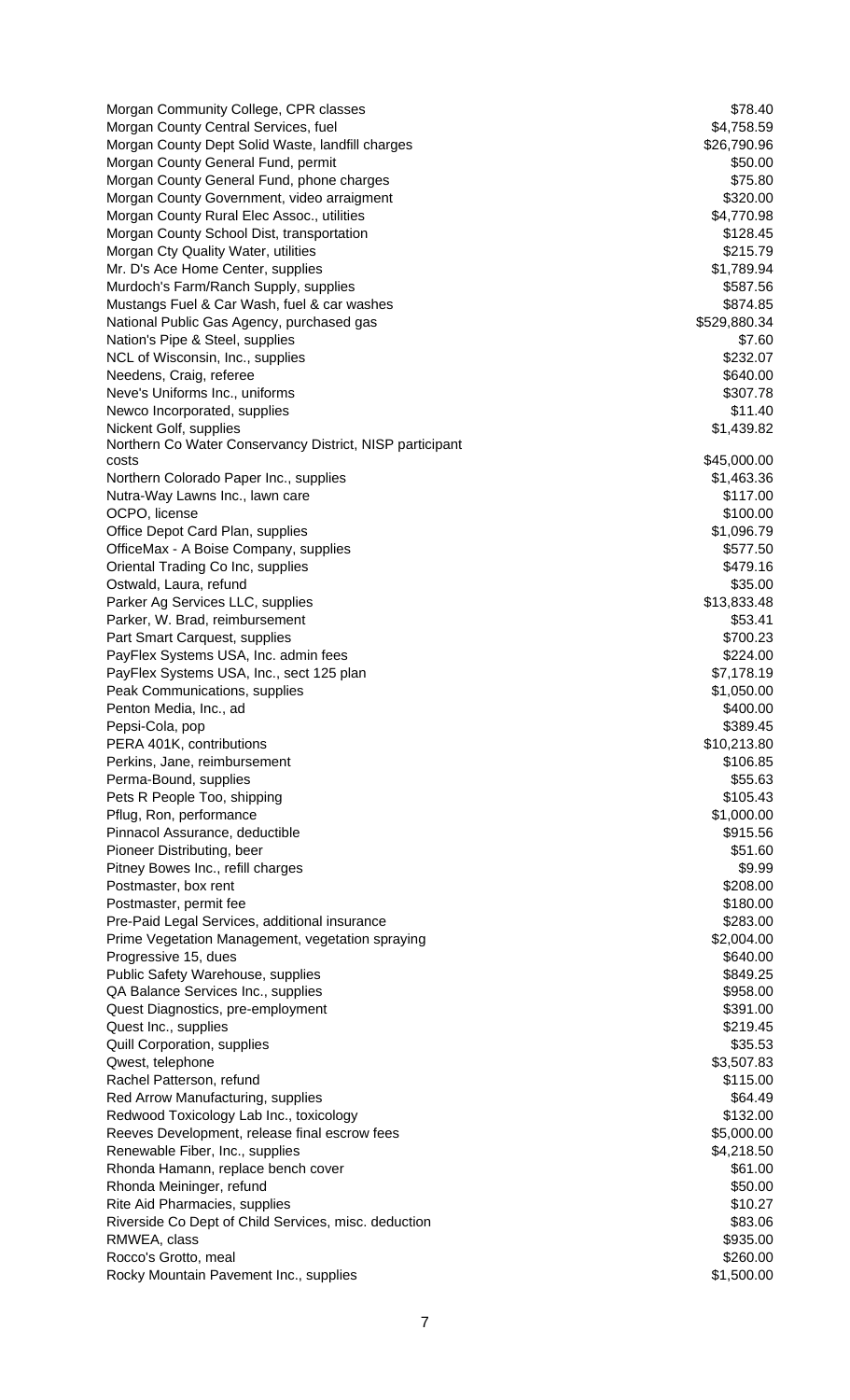Roger Campbell, performance  $$800.00$ Roger Mark Shaver, performance  $$185.00$ RSI Company, programming  $$560.00$ Rudy's GTO, fuel  $$138.25$ Ruhl Distributing Company, supplies  $$1,067.06$ Ruppel's Auto & Truck Repair, repairs  $$402.08$ Ruppels Plumbing & Heating, repairs \$116.99 S & B Refrigeration, repairs  $$60.00$ S & S Worldwide, Inc., supplies  $$80.48$ SACVFD, banquet meal \$360.00 Safeway Stores Inc., groceries  $$36.74$ Sailsbery Supply Company, supplies  $$1,008.77$ Santiago's Mexican Restaurant, meals \$54.01 Service Master, janitorial service  $$3,347.50$ Sherwin-Williams, supplies  $$522.63$ Sheryl Groves, TKD instructor  $$196.25$ Silerio, Martha R., translation services  $$200.00$ Simplot Partners, supplies  $$6,100.04$ Sleek's Rent-To-Own, shipping  $$37.65$ Specialty Shoppe Floors, supplies  $$22.00$ Standard Glass Company, windshield **\$187.19** \$187.19 Star Athletic Club, membership  $$419.84$ State of Colorado/DoIT, frame/ATM service \$1,076.89 Steven Needens, referee  $$160.00$ Stuart C Irby Co, supplies  $$509.65$ Sunrise Environmental Scientific, supplies  $$672.21$ Tadolini, Christina, replenish petty cash  $$15.50$ Tawni Wingstrom, refund \$25.00 TCI Tire Centers, tires, repairs  $$1,929.57$ The Coffee Break Shop, donuts **\$33.48** and the Coffee Break Shop, donuts **\$33.48** The Flower Petaler, flowers **\$234.60** S234.60 The Fort Morgan Times, ads **\$3,784.55** and \$3,784.55 Thomas Survey Services, consulting  $$1,228.00$ Tolin Mechanical Systems Co., repairs  $\frac{1}{2}$  and  $\frac{1}{2}$  and  $\frac{1}{2}$  and  $\frac{1}{2}$  and  $\frac{1}{2}$  and  $\frac{1}{2}$  and  $\frac{1}{2}$  and  $\frac{1}{2}$  and  $\frac{1}{2}$  and  $\frac{1}{2}$  and  $\frac{1}{2}$  and  $\frac{1}{2}$  and  $\frac{1}{2}$  and  $\$ Top Door, Inc., repairs \$332.00 Toy Depot, supplies  $$114.85$ Tri-Pacific Supply Inc., supplies  $$2,469.00$ TST, Inc. Consulting Engineers, consulting  $$10,000.00$ Underwriters Laboratories, water testing **\$157.00** S157.00 Union Colony Protective Services, security services **by a set of the State of S222.75** \$222.75 Unique Embroidery & Engraving, supplies  $$213.90$ United Way of Morgan County, contributions  $$232.00$ UNUM Provident, life insurance premium  $$2,716.14$ US FoodService, Inc., food **\$3,475.20** USIS Commercial Services, MRO services  $$5.00$ Utility Notification, locate tickets  $$178.22$ Vance Brothers, Inc., supplies  $$737.19$ Verizon Wireless, monthly service **\$385.93** and \$385.93 Victory Sales, supplies  $$4,708.00$ Vision Service Plan, additional insurance **\$1,339.65** \$1,339.65 VWR International, Inc., supplies  $$445.35$ Wagner Equipment Co, supplies  $$2,587.79$ Wal-Mart, supplies  $$112.70$ Warehouse Supply, supplies  $$88.93$ Waste Management of N E C, trash service  $$493.77$ WCSO Animal Control Unit, class  $$40.00$ Wesco Distribution Inc., supplies  $$5,130.50$ West Group Payment Center, information charges  $$250.60$ Westcrete Concrete Const Co, concrete replacement  $$50,601.11$ Westek Rental LLC, supplies  $$288.00$ Western Area Power Admin, purchased power **\$309,276.73** \$309,276.73 Western Clean Up Corporation, construction  $$5,684.00$ Western United Electric Supply, supplies  $$19,860.62$ Wickham Tractor Company, 2 riding lawn mowers  $$21,560.00$ Wiggins Auto Supply, supplies  $$52.31$ Wiggins Telephone Association, telephone  $\blacksquare$ Winberg, Cheryl, reimbursement  $$19.60$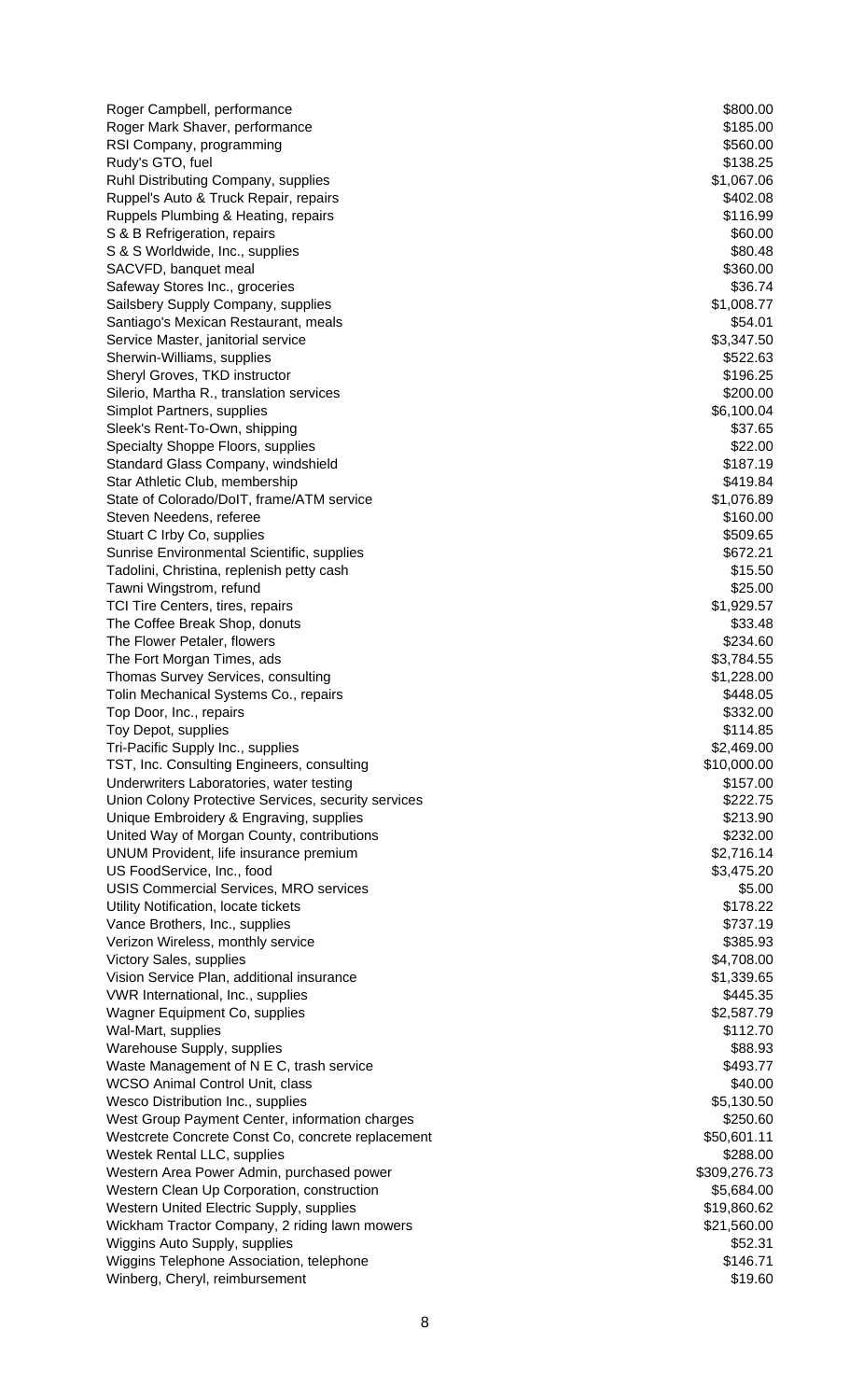Wireless Advanced Comm, supplies **\$323.38**  $$323.38$ Xcel Energy, utilities \$3,841.36 Xerox Corporation, base charges  $$642.27$ Young, Tara, fitness instructor  $$241.80$ Young, Tara, reimbursement **\$14.11** Total Disbursements - June 2008 **\$3,723,336.20** 

## **Payroll Report – June 2008**

| ALBRANDT, HERMAN, E      | \$1,640.11 | CERVANTES, MARIO, J   | \$481.45   |
|--------------------------|------------|-----------------------|------------|
| ALBRANDT, HERMAN, E      | \$1,640.10 | CHILCOTE, CARLY, D    | \$356.50   |
| ANGUIANO, JUAN, M        | \$217.32   | CHILCOTE, CARLY, D    | \$640.13   |
| ARNDT, DAVID, A          | \$1,373.52 | CHURCH, MITCHELL, M   | \$740.56   |
| ARNDT,DAVID,A            | \$1,373.51 | CHURCH, MITCHELL, M   | \$680.74   |
| ARROYO, MIGUEL, H        | \$677.05   | CHWIEDOR, LUKE, R     | \$875.56   |
| ARROYO,MIGUEL,H          | \$693.17   | CHWIEDOR, LUKE, R     | \$875.57   |
| <b>BAILEY, JON, LEE</b>  | \$33.79    | CLARK, MARK, C        | \$1,242.09 |
| BAIN, JOHN, D            | \$1,732.22 | CLARK, MARK, C        | \$1,242.09 |
| BAIN, JOHN, D            | \$1,732.22 | COFFIN, CLINTON, M    | \$1,164.04 |
| BASS, SHEILA, R          | \$896.41   | COFFIN, CLINTON, M    | \$1,132.86 |
| BASS, SHEILA, R          | \$882.57   | COLUMBIA, SHELLY, A   | \$25.54    |
| BEHRENDS, TONY, R        | \$1,078.49 | COLUMBIA, SHELLY, A   | \$302.10   |
| BEHRENDS,TONY,R          | \$1,078.49 | COOK,CORY,V           | \$770.68   |
| BENHAM, EVAN, K          | \$200.73   | COOK,CORY,V           | \$917.51   |
| BENHAM,ROSS,D            | \$54.42    | COOK, ERIK, A         | \$906.29   |
| BENHAM,ROSS,D            | \$372.80   | COOK, ERIK, A         | \$875.12   |
| BERNHARDT, KYLE, S       | \$208.98   | COOLEY, ESTHER, R     | \$98.42    |
| BERNHARDT, KYLE, S       | \$391.72   | COOLEY, ESTHER, R     | \$117.18   |
| BLACK, MARK, R           | \$920.07   | COOPER, NIKKIE, A     | \$1,007.64 |
| BLACK, MARK, R           | \$826.56   | COOPER, NIKKIE, A     | \$1,053.00 |
| BOEHM, MILTON, L, III    | \$1,045.42 | COUP, KURT            | \$1,169.89 |
| BOEHM, MILTON, L, III    | \$1,047.12 | <b>COUP, KURT</b>     | \$1,008.11 |
| BOSLEY, CATHERINE, C     | \$988.69   | COVEY, ROBERT, V      | \$1,041.27 |
| BOSLEY, CATHERINE, C     | \$902.08   | COVEY, ROBERT, V      | \$991.42   |
| BOSTRON,CHRISTINA,R      | \$914.90   | CRONE, JARED, R       | \$1,483.24 |
| BOSTRON, CHRISTINA, R    | \$914.90   | CRONE, JARED, R       | \$1,483.24 |
| BOWER, ROCKY             | \$1,812.87 | CRONE, JENNIFER, M    | \$1,005.85 |
| BOWER, ROCKY             | \$1,486.98 | CRONE, JENNIFER, M    | \$982.93   |
| BRACKETT,CYNTHIA,L       | \$1,193.99 | CROSBY, DENISE, K     | \$853.25   |
| BRACKETT,CYNTHIA,L       | \$1,193.99 | CROSBY, DENISE, K     | \$895.32   |
| BRAGG,ROBERT,E           | \$959.20   | DAHL, BRITTNEY, A     | \$93.74    |
| BRAGG,ROBERT,E           | \$874.83   | DAHL, BRITTNEY, A     | \$181.23   |
| BRENEMAN, KENNETH, D, JR | \$1,374.19 | DARNELL, JACK, L      | \$184.70   |
| BRENEMAN, KENNETH, D, JR | \$1,317.01 | DAVIS, KEVIN, A       | \$36.81    |
| BRETZ, BARBARA, J        | \$877.94   | DAVIS, KEVIN, A       | \$255.45   |
| BRETZ, BARBARA, J        | \$793.55   | DAVIS, THOMAS, L      | \$1,756.31 |
| BRISTOL, DUANE, D        | \$1,630.76 | DAVIS, THOMAS, L      | \$1,740.21 |
| BRISTOL, DUANE, D        | \$1,417.91 | DEAL, SHAROL, LYN     | \$90.55    |
| BROST, COLLETTE, J       | \$1,017.90 | DEWEY, ALFRED, A      | \$908.06   |
| BROST, COLLETTE, J       | \$937.24   | DEWEY, ALFRED, A      | \$924.69   |
| BROWN, STEVEN, J         | \$1,228.24 | DIAZ, JOSIE, M        | \$1,080.00 |
| BROWN, STEVEN, J         | \$1,761.21 | DIAZ, JOSIE, M        | \$1,079.99 |
| CANTIN, BRIAN, J         | \$1,408.89 | DIENER, POLLY, A      | \$212.68   |
| CANTIN, BRIAN, J         | \$1,433.90 | DILLINGER, MICHAEL, D | \$870.45   |
| CANTIN, STEPHEN, J       | \$159.54   | DILLINGER, MICHAEL, D | \$897.43   |
| CANTIN, STEPHEN, J       | \$347.61   | DIXON, JENNIFER, ANN  | \$665.39   |
| CARPENTER, TAYLOR, L     | \$110.12   | DIXON, JENNIFER, ANN  | \$592.46   |
| CARPENTER, TAYLOR, L     | \$505.52   | DOLL, ROGER, L        | \$1,433.36 |
| CARR,LARRY,B             | \$1,451.57 | DOLL, ROGER, L        | \$1,378.70 |
| CARR,LARRY,B             | \$1,438.57 | DOUGLAS, RYAN, R      | \$1,023.93 |
| CARTER, LARISSA, C       | \$44.17    | DOUGLAS, RYAN, R      | \$1,351.12 |
| CARTER, LARISSA, C       | \$284.03   | DREESSEN, GARY, L     | \$1,642.83 |
| CAWLEY, DAVID, WAYNE     | \$942.71   | DREESSEN, GARY, L     | \$1,611.63 |
| CAWLEY, DAVID, WAYNE     | \$836.65   | DUKE, DOAK            | \$1,241.84 |
| CELESTINO, GILBERT       | \$607.56   | DUKE, DOAK            | \$1,388.09 |
| CELESTINO, GILBERT       | \$813.96   | DUNEHOO, ANDREW, L    | \$1,064.59 |
| CERVANTES, MARIO, J      | \$539.91   | DUNEHOO, ANDREW, L    | \$1,007.62 |
|                          |            |                       |            |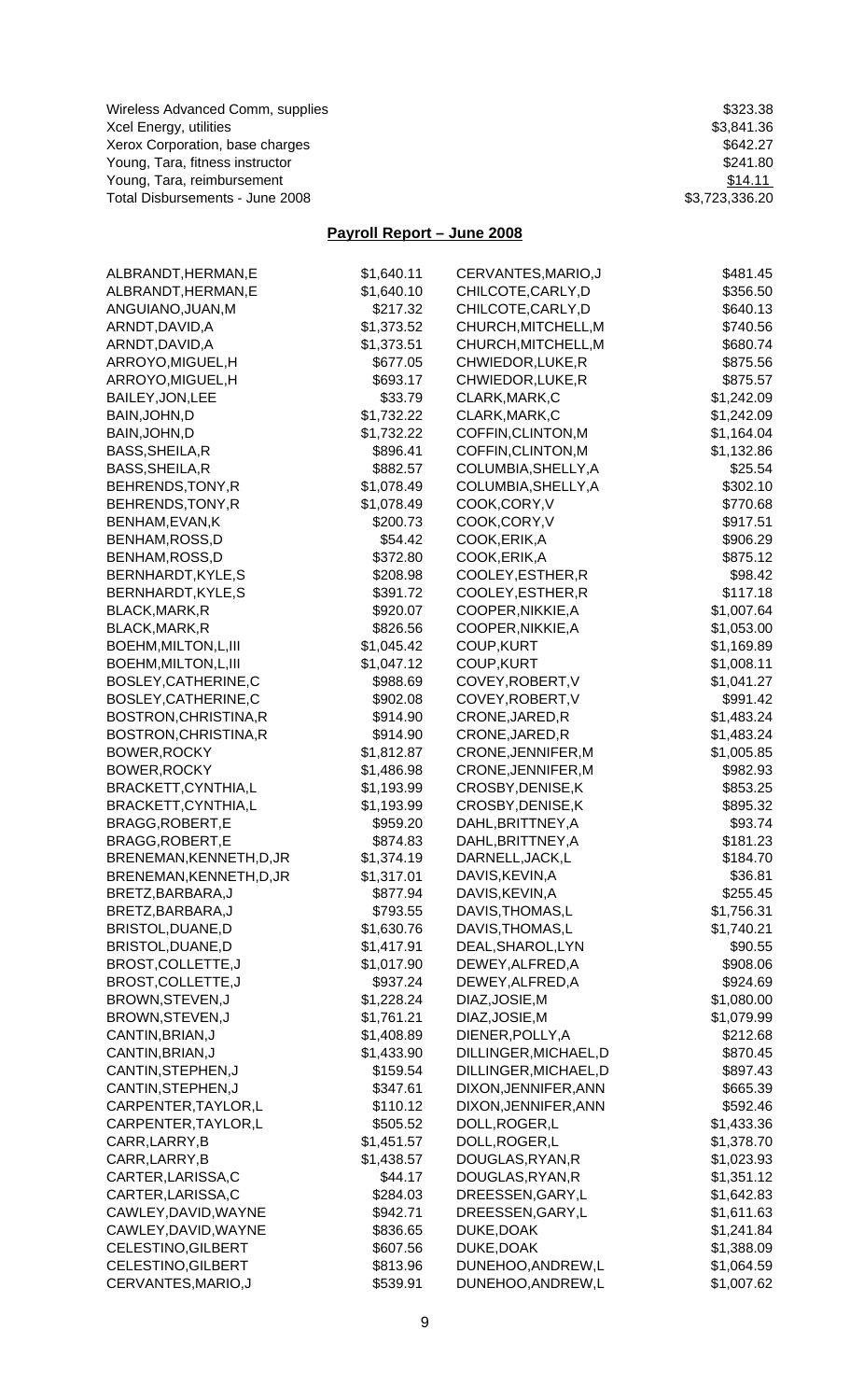| EDDY, GARY, AARON      | \$1,584.85 | HARTBERGER, DOMINIC, L | \$191.66   |
|------------------------|------------|------------------------|------------|
| EDDY, GARY, AARON      | \$1,668.05 | HARTBERGER, DOMINIC, L | \$226.78   |
| ELLIOTT, LINDA, SUE    | \$1,031.26 | HASTINGS, DANIEL, J    | \$853.58   |
| ELLIOTT, LINDA, SUE    | \$999.09   | HASTINGS, DANIEL, J    | \$853.58   |
| ENGLISH, FELICIA, A    | \$1,179.90 | HEATON, TERRY, R       | \$1,622.40 |
| ENGLISH, FELICIA, A    | \$1,179.90 | HEATON, TERRY, R       | \$1,719.71 |
| ERICKSON, PAUL, D      | \$1,288.09 | HECKER, CHRISTIAN, J   | \$415.24   |
| ERICKSON, PAUL, D      | \$1,268.28 | HECKER, CHRISTIAN, J   | \$574.58   |
| ERTLE, ANDREA, E       | \$413.63   | HECKER, MICHAEL, E     | \$1,647.91 |
| ERTLE, ANDREA, E       | \$413.63   | HECKER, MICHAEL, E     | \$1,792.95 |
| EURICH, VINCENT, CRAIG |            | HEEPKE, ISABELLA, M    |            |
|                        | \$1,603.07 |                        | \$37.17    |
| EURICH, VINCENT, CRAIG | \$1,549.41 | HEEPKE, ISABELLA, M    | \$352.87   |
| EURICH, YOLANDA, L     | \$1,089.92 | HEEPKE, MAXFIELD, F    | \$106.77   |
| EURICH, YOLANDA, L     | \$1,063.41 | HICKS, MOLLY, D        | \$947.44   |
| EVINS, ROBERT, H       | \$1,437.44 | HICKS, MOLLY, D        | \$938.35   |
| EVINS, ROBERT, H       | \$1,424.43 | HIGHBERGER, JUSTIN, S  | \$299.47   |
| EYESTONE, BEVERLY, J   | \$275.27   | HIGHBERGER, JUSTIN, S  | \$159.59   |
| EYESTONE, BEVERLY, J   | \$289.76   | HOBBS, CHARLES, M      | \$1,164.32 |
| FAZ, ELISEO            | \$665.27   | HOBBS, CHARLES, M      | \$1,142.39 |
| FAZ, ELISEO            | \$607.78   | HOBBS, JAMES, M        | \$228.32   |
| FLORES, ALEJANDRO      | \$253.54   | HOBBS, JAMES, M        | \$251.41   |
| FLORES, ALEJANDRO      | \$150.87   | HOBBS, JOSEPH          | \$170.43   |
| FOLKEDAHL, NICKOLAS    | \$492.43   | HOBBS, JOSEPH          | \$256.95   |
| FOLKEDAHL, NICKOLAS    | \$492.70   | HOCHANADEL, ANTHONY, C | \$360.43   |
| FORBES, ERIC, C        | \$334.97   | HOCHANADEL, ANTHONY, C | \$375.66   |
| FRASIER, CADY          | \$76.20    | HOCHANADEL, JOE, M     | \$26.02    |
| FRIES, JANE, E         | \$1,055.76 | HOCHANADEL, JOE, M     | \$240.48   |
| FRIES, JANE, E         |            | HOFF, CAROLE, B        |            |
|                        | \$1,046.92 |                        | \$534.21   |
| FRISBIE, BRITTANY, A   | \$184.65   | HOFF, CAROLE, B        | \$529.61   |
| FRISBIE, BRITTANY, A   | \$115.80   | HOFMAN, DOUGLAS, DALE  | \$1,488.42 |
| FRITZLER, ELLEN, T     | \$185.70   | HOFMAN, DOUGLAS, DALE  | \$1,470.25 |
| FRITZLER, GARY, L      | \$1,064.79 | HOLBECK, CHARLENE, J   | \$492.40   |
| FRITZLER, GARY, L      | \$981.09   | HOLBECK, CHARLENE, J   | \$430.63   |
| FRYE, CYNTHIA, L       | \$370.42   | HOLDEN, SONJA, L       | \$400.26   |
| FRYE, CYNTHIA, L       | \$378.44   | HOLDEN, SONJA, L       | \$492.38   |
| GAGLIANO, ANTHONY, M   | \$1,147.29 | HOLT, MARY, A          | \$913.65   |
| GAGLIANO, ANTHONY, M   | \$1,103.29 | HOLT, MARY, A          | \$894.70   |
| GARCIA, CARLOS, R      | \$421.20   | HORST, ELDON, R        | \$932.66   |
| GARCIA, CARLOS, R      | \$421.20   | HORST, ELDON, R        | \$919.65   |
| GARCIA, WILLIAM, P     | \$1,118.01 | HORST, KAYLA, D        | \$186.95   |
| GARCIA, WILLIAM, P     | \$1,106.17 | HORST, KAYLA, D        | \$392.18   |
| GARDNER, SAMUEL, G     | \$69.94    | HORTON, TYLER, J       | \$138.03   |
| GARVIN, SIMONE, F      | \$37.51    | HORTON, TYLER, J       | \$351.52   |
| GARVIN, SIMONE, F      | \$18.75    | HOSIER, DARELD         | \$1,171.25 |
| GEARHART, VINCENT, P   | \$92.38    | HOSIER, DARELD         | \$1,171.25 |
| GESICK, MYRANDA, R     | \$117.78   | HOSIER, MICHAEL, L     | \$1,177.40 |
| GESICK, MYRANDA, R     | \$329.43   | HOSIER, MICHAEL, L     | \$1,099.42 |
|                        |            | HOWARD, BETHRY JAN     |            |
| GIVENS, DREW, A        | \$1,111.66 |                        | \$41.32    |
| GIVENS, DREW, A        | \$1,021.84 | HOWARD, BETHRY JAN     | \$27.02    |
| GIVENS, MATTHEW, L     | \$1,254.82 | JANSMA, KENNETH, A     | \$1,127.80 |
| GIVENS, MATTHEW, L     | \$1,241.81 | JANSMA, KENNETH, A     | \$1,458.34 |
| GLEASON, MICHAEL, D    | \$926.40   | JANZEN, ROBERTA, J     | \$778.76   |
| GLEASON, MICHAEL, D    | \$926.40   | JANZEN, ROBERTA, J     | \$778.76   |
| GOETZ, COLLIN, S       | \$128.19   | JONES, PRISCILLA, K    | \$1,908.69 |
| GRANTHAM, NICHOLAS, J  | \$53.39    | JONES, PRISCILLA, K    | \$1,908.69 |
| GREENWOOD, TREVOR, S   | \$1,195.65 | JURGEMEYER, MARNE, K   | \$1,290.12 |
| GREENWOOD, TREVOR, S   | \$1,195.65 | JURGEMEYER, MARNE, K   | \$1,284.02 |
| GUGGENMOS, BRENDA, J   | \$1,136.67 | KABER, JOSHUA, A       | \$1,098.14 |
| GUGGENMOS, BRENDA, J   | \$1,136.68 | KABER, JOSHUA, A       | \$1,105.67 |
| HALL, LARRY, DEAN      | \$538.54   | KAISER, KAYE, K        | \$1,091.37 |
| HALL, LARRY, DEAN      | \$538.54   | KAISER, KAYE, K        | \$1,450.41 |
| HAMILTON, CORY, R      | \$1,048.65 | KAPER, KORY, J         | \$188.81   |
| HAMILTON, CORY, R      | \$1,048.65 | KAPER, KORY, J         | \$403.13   |
| HARBART, VERNON, E     | \$1,292.17 | KARAS, JONATHAN, P     | \$1,819.00 |
| HARBART, VERNON, E     | \$1,292.17 | KARAS, JONATHAN, P     | \$1,819.00 |
| HARNED, HARRY, R       | \$1,137.14 | KELLER, KIRSTEN, L     | \$45.08    |
|                        |            |                        | \$180.28   |
| HARNED, HARRY, R       | \$943.81   | KELLER, KIRSTEN, L     |            |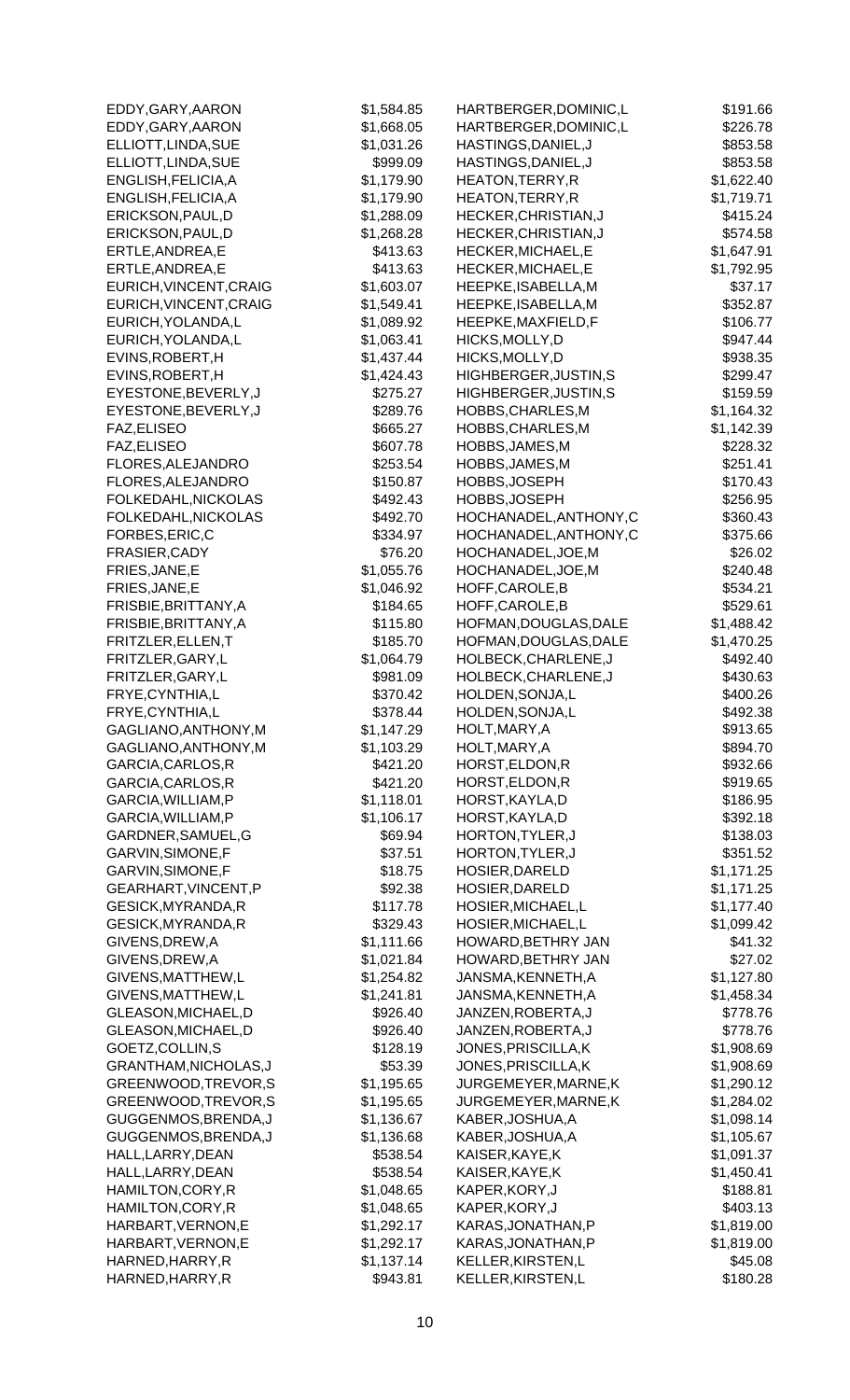| KELLER, STASHIA, L                    | \$23.43              | MILLER, KEVIN, W                         | \$1,315.05               |
|---------------------------------------|----------------------|------------------------------------------|--------------------------|
| KELLER, STASHIA, L                    | \$25.78              | MILLER, KEVIN, W                         | \$1,315.05               |
| KIRKENDALL, MICHAEL, E                | \$1,181.92           | MILLER, UNA, J                           | \$507.18                 |
| KIRKENDALL, MICHAEL, E                | \$1,168.92           | MILLER, UNA, J                           | \$534.98                 |
| KITZMAN, CAMILLA, A                   | \$94.50              | MOHR, CHRISTOPHER, S                     | \$406.94                 |
| KITZMAN, CAMILLA, A                   | \$144.23             | MOHR, CHRISTOPHER, S                     | \$409.77                 |
| KITZMAN, KATHERINE, A                 | \$38.14              | MOLINA, BASIL, JR                        | \$1,462.45               |
| KITZMAN, KATHERINE, A                 | \$11.13              | MOLINA, BASIL, JR                        | \$1,426.70               |
| KLASSEN, TAWNYA, M                    | \$933.55             | MOONEY, KENNETH, D, JR                   | \$1,090.15               |
| KLASSEN, TAWNYA, M                    | \$903.97             | MOONEY, KENNETH, D, JR                   | \$1,136.96               |
| KOPETZKY, ROBERT, E                   | \$1,292.74           | MUSGRAVE, LEA, CONNIE                    | \$1,336.10               |
| KOPETZKY, ROBERT, E                   | \$1,208.24           | MUSGRAVE, LEA, CONNIE                    | \$1,286.36               |
| KORRELL, DAWN, L                      | \$997.94             | NICKELL, CLAUDIA, T                      | \$1,081.80               |
| KORRELL, DAWN, L                      | \$997.94             | NICKELL, CLAUDIA, T                      | \$1,076.80               |
| KURETICH, KEITH                       | \$2,221.82           | OCANAS, ELEAZAR, JR                      | \$1,303.30               |
| KURETICH, KEITH                       | \$2,106.67           | OCANAS, ELEAZAR, JR                      | \$1,175.25               |
| LANGFORD, SHELLI, L                   | \$1,020.26           | OLIVAS, CASIMIRO, S                      | \$72.44                  |
| LANGFORD, SHELLI, L                   | \$490.90             | PADGETT, MATTHEW, R                      | \$1,767.39               |
| LANZ, ALAN, M                         | \$226.65             | PADGETT, MATTHEW, R                      | \$1,453.56               |
| LANZ, ALAN, M                         | \$203.97             | PAGE, LANNY                              | \$1,025.34               |
| LARSON, ANGELA, J                     | \$937.47             | PAGE, LANNY                              | \$955.56                 |
| LARSON, ANGELA, J                     | \$937.48             | PARKS, JAMES, A                          | \$1,032.87               |
| LATOSKI, DALENE, W                    | \$561.05             | PARKS, JAMES, A                          | \$1,120.73               |
| LATOSKI, DALENE, W                    | \$668.67             | PECK, ROGER, D                           | \$881.62                 |
| LAWS, RAYMOND, M                      | \$33.45              | PECK, ROGER, D                           | \$927.79                 |
| LAWS, RAYMOND, M                      | \$291.96             | PEREZ, DELPHINA, L                       | \$579.42                 |
| LEBSOCK, DANIELLE, L                  | \$51.53              | PEREZ, DELPHINA, L                       | \$579.42                 |
| LEBSOCK, DANIELLE, L                  | \$224.53             | PERKINS, JANE, L                         | \$956.06                 |
| LEBSOCK, LISA, L                      | \$459.20             | PERKINS, JANE, L                         | \$939.61                 |
| LEBSOCK, LISA, L                      | \$504.87             | PETERSEN, RODNEY, E                      | \$550.30                 |
| LEWIS, KORTNI, D                      | \$546.13             | PETERSEN, RODNEY, E                      | \$550.30                 |
| LEWIS, KORTNI, D<br>LEWIS, SHANNAN, K | \$265.34<br>\$739.24 | PETRINO, TRAVIS, A<br>PETRINO, TRAVIS, A | \$1,032.28               |
| LEWIS, SHANNAN, K                     | \$739.25             | PORTEUS, CHARLES, T                      | \$1,068.02<br>\$1,242.96 |
| LINDSEY, CURTIS, C                    | \$1,099.84           | PORTEUS, CHARLES, T                      | \$1,394.55               |
| LINDSEY, CURTIS, C                    | \$1,113.06           | POWERS, JAMES, A                         | \$98.55                  |
| LINTON, DOUGLAS, A                    | \$1,797.40           | PREISENDORF, DAVE, K                     | \$703.84                 |
| LINTON, DOUGLAS, A                    | \$1,774.48           | PREISENDORF, DAVE, K                     | \$734.19                 |
| LORENZINI, WILLIAM, D                 | \$1,885.16           | PRENTICE, JODY, L                        | \$1,649.53               |
| LORENZINI, WILLIAM, D                 | \$1,448.75           | PRENTICE, JODY, L                        | \$1,642.53               |
| LUCERO, DOMINICK, G                   | \$1,251.91           | PRESTON, GREGORY                         | \$663.37                 |
| LUCERO, DOMINICK, G                   | \$1,379.57           | PRESTON, GREGORY                         | \$485.76                 |
| MALONE, JENNIFER, M                   | \$49.27              | PROCUNIER, KEN                           | \$1,951.88               |
| MALONE, JENNIFER, M                   | \$326.15             | PROCUNIER, KEN                           | \$1,738.16               |
| MALONE, TIMOTHY, A                    | \$1,169.17           | RAGER, RONALD, LEE                       | \$525.22                 |
| MALONE, TIMOTHY, A                    | \$1,130.16           | RAGER, RONALD, LEE                       | \$820.36                 |
| MASSENGALE, DAVID, M                  | \$958.87             | RAMSTETTER, JULIE, ANN                   | \$1,003.36               |
| MASSENGALE, DAVID, M                  | \$1,184.68           | RAMSTETTER, JULIE, ANN                   | \$1,007.69               |
| MAXWELL, HUNTER, L                    | \$151.47             | REEDER, DANIEL, J                        | \$884.41                 |
| MAXWELL, HUNTER, L                    | \$341.89             | REEDER, DANIEL, J                        | \$869.79                 |
| MCALISTER, TERRY, L                   | \$92.35              | RICHARDSON, TONYA, S                     | \$878.66                 |
| MCCLARY, SCOTT, A                     | \$55.86              | RICHARDSON, TONYA, S                     | \$870.03                 |
| MCCLARY, SCOTT, A                     | \$246.28             | RICO, JORGE, JR                          | \$754.78                 |
| MCCLURE, STEPHEN, D                   | \$1,183.99           | RICO, JORGE, JR                          | \$715.98                 |
| MCCLURE, STEPHEN, D                   | \$1,016.50           | RIGGS, JASON, L                          | \$1,393.41               |
| MCCORMICK, JOHN, BRADLEY              | \$1,055.64           | RIGGS, JASON, L                          | \$1,161.17               |
| MCCORMICK, JOHN, BRADLEY              | \$994.75             | RODARTE, BERNARD                         | \$1,035.86               |
| MCFARLAND, THOMAS, J                  | \$1,292.79           | RODARTE, BERNARD                         | \$1,113.47               |
| MCFARLAND, THOMAS, J                  | \$1,126.44           | RODRIGUEZ, FELIX, R                      | \$1,427.08               |
| MCGRAW, ALLISON, E                    | \$28.98              | RODRIGUEZ, FELIX, R                      | \$1,191.69               |
| MCGRAW, ALLISON, E                    | \$43.46              | RODRIGUEZ, MANUEL, P                     | \$603.91                 |
| MEEKS, CATHERINE, M                   | \$807.66             | RODRIGUEZ, MANUEL, P                     | \$533.12                 |
| MEEKS, CATHERINE, M                   | \$589.41             | RODRIQUEZ, ALICE                         | \$130.17                 |
| MEEKS, DANIEL, E                      | \$1,109.08           | RODRIQUEZ, ALICE                         | \$234.69                 |
| MEEKS, DANIEL, E                      | \$1,163.03           | SAGEL, DARIN, L                          | \$1,691.26               |
| MERRILL, PATRICK, L                   | \$1,723.93           | SAGEL, DARIN, L                          | \$1,660.08               |
| MERRILL, PATRICK, L                   | \$1,723.93           | SAGEL, ERIK, H                           | \$1,203.78               |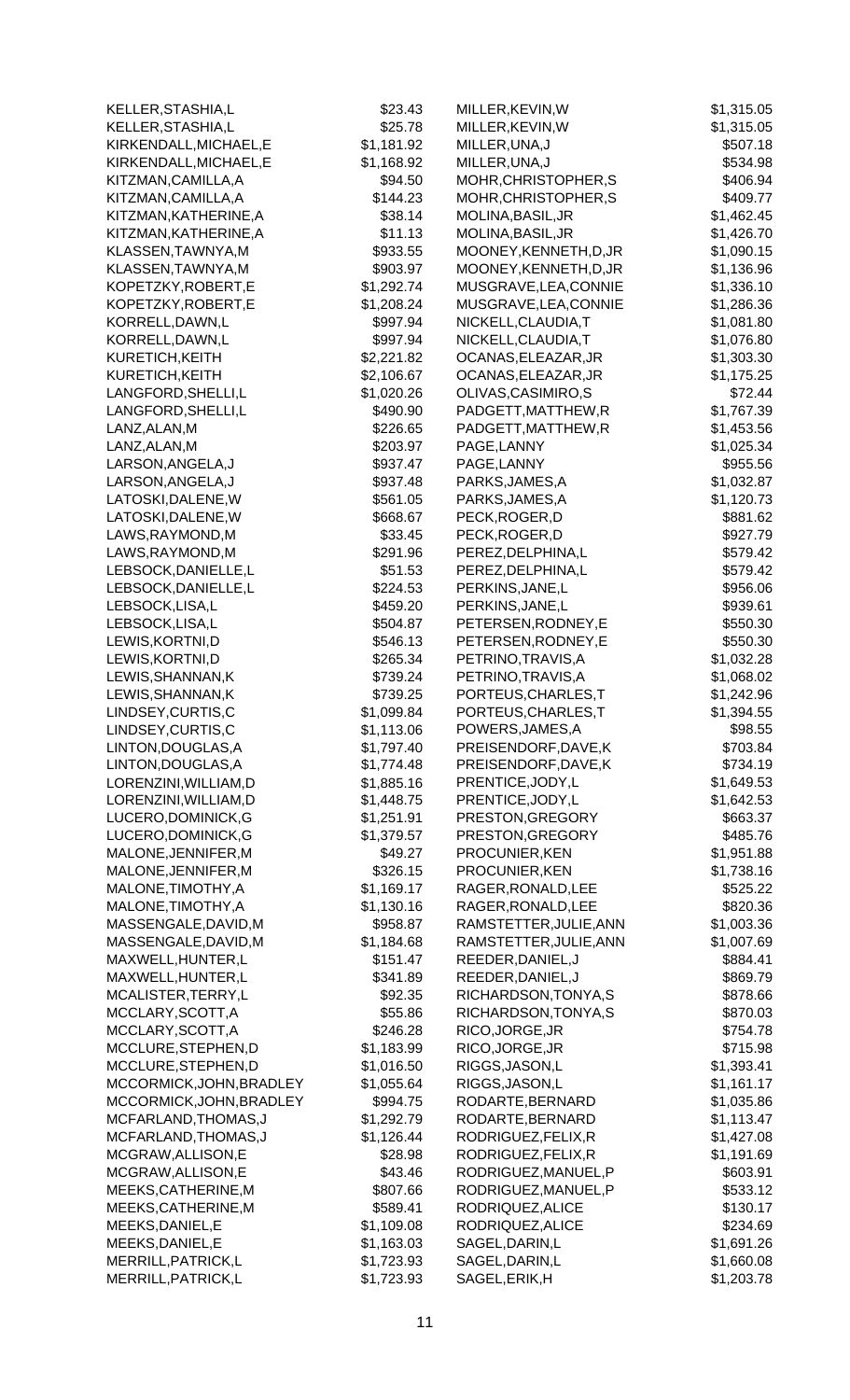| SAGEL, ERIK, H         | \$1,037.79 | VALDEZ, BRENDA                       | \$140.41       |
|------------------------|------------|--------------------------------------|----------------|
| SCHAFER, TERRI, P      | \$90.55    | VALDEZ, BRENDA                       | \$12.72        |
| SCHAMBERGER, LANA, M   | \$189.54   | VANNOY, JULIE, A                     | \$419.52       |
| SCHAMBERGER, LANA, M   | \$489.23   | VANNOY, JULIE, A                     | \$419.51       |
| SCHLEGEL, ALBERT, C    | \$1,008.40 | VAZQUEZ,LUIS,C                       | \$1,096.87     |
| SCHLEGEL, ALBERT, C    | \$955.41   | VAZQUEZ,LUIS,C                       | \$1,092.03     |
| SCHOSSOW, DOUGLAS, W   | \$1,540.45 | VERHAAG, DEANNA, L                   | \$1,304.75     |
| SCHOSSOW, DOUGLAS, W   | \$1,515.95 | VERHAAG, DEANNA, L                   | \$1,304.75     |
| SCHOSSOW, ELIZABETH, A | \$192.60   | VOSBURG, STEPHEN, DALE               | \$1,168.18     |
| SCHOSSOW, ELIZABETH, A | \$442.98   | VOSBURG, STEPHEN, DALE               | \$1,265.17     |
| SCOTT, CASEY, M        | \$136.36   | WALES, MICHAEL, C                    | \$680.36       |
| SCOTT, DONNA, ELAINE   | \$999.33   | WALES, MICHAEL, C                    | \$730.25       |
| SCOTT, DONNA, ELAINE   | \$969.20   | WALKER, BLAYNE, M                    | \$57.06        |
| SEGURA, NICHOLAS, A    | \$47.85    | WALKER, BLAYNE, M                    | \$191.70       |
| SEGURA, NICHOLAS, A    | \$195.00   | WALKER, CHRISTOPHER, E               | \$784.90       |
| SHARP, LOREN, G        | \$1,077.15 | WALKER, CHRISTOPHER, E               | \$784.90       |
| SHARP, LOREN, G        | \$1,062.20 | WALKER, ELLA, MAE                    | \$773.65       |
| SHEDD, DONALD, A       | \$1,762.83 | WALKER, ELLA, MAE                    | \$761.80       |
| SHEDD, DONALD, A       | \$1,744.03 | WALKER, JOSHUA, J                    | \$991.65       |
| SIMMONS, ALBERTA, M    | \$97.55    | WALKER, JOSHUA, J                    | \$824.14       |
| SIMONDS, STEPHEN, D    | \$425.94   | WALKER, TINA, LEE                    | \$873.37       |
| SIMONDS, STEPHEN, D    | \$425.94   | WALKER, TINA, LEE                    | \$834.29       |
| SIMPSON, GEOFF, DAVID  | \$248.36   | WEESE, BRADLEY, L                    | \$249.91       |
| SIMPSON, GEOFF, DAVID  | \$480.94   | WEESE, BRADLEY, L                    | \$275.47       |
| SIMPSON, JOHN, R       | \$1,172.69 | WEIMER, ROBERT, LEROY                | \$1,871.69     |
| SIMPSON, JOHN, R       | \$1,156.02 | WEIMER, ROBERT, LEROY                | \$1,831.87     |
| SMEESTER, ZEBULUN      | \$1,102.86 | WELLS, JEFFREY, A                    | \$3,085.18     |
| SMEESTER, ZEBULUN      | \$1,252.81 | WELLS, JEFFREY, A                    | \$3,170.13     |
| SMITH, ERIC, R         | \$1,205.63 | WESTOVER, TORRIE, E                  | \$523.19       |
| SMITH, ERIC, R         | \$1,381.44 | WESTOVER, TORRIE, E                  | \$252.69       |
| SMITH, THOMAS, W       | \$407.43   | WESTOVER, TRENTON, S                 | \$43.46        |
| SNYDER, BLAKE, J       | \$1,210.10 | WILLIS, JAMES, L                     | \$1,292.09     |
| SNYDER, BLAKE, J       | \$1,409.37 | WILLIS, JAMES, L                     | \$1,292.08     |
| SPENCER, SHARYN, L     | \$520.56   | WINBERG, CHERYL, A                   | \$1,107.74     |
| SPENCER, SHARYN, L     | \$643.98   | WINBERG, CHERYL, A                   | \$998.44       |
| STEFFEN, AUSTIN, A     | \$93.77    | WOOLDRIDGE, NICHOLE, L               | \$273.08       |
| STEFFEN, AUSTIN, A     | \$216.13   | WRIGHT, KENNETH, L                   | \$1,044.21     |
| STRAND, ANDREA, J      | \$1,526.64 | WRIGHT, KENNETH, L                   | \$1,018.21     |
| STRAND, ANDREA, J      | \$1,495.45 | WUNSCH, TIMOTHY, A                   | \$987.78       |
| TADOLINI, CHRISTINA, L | \$1,270.25 | WUNSCH, TIMOTHY, A                   | \$1,169.64     |
| TADOLINI, CHRISTINA, L | \$1,202.32 | YEAROUS, ALLISON, R                  | \$63.56        |
| THIEL, THOMAS, R       | \$114.91   | ZWETZIG, TODD, E                     | \$1,111.39     |
| TRUJILLO, HOPE, R      | \$516.35   | ZWETZIG, TODD, E                     | \$1,177.30     |
| TRUJILLO, HOPE, R      | \$570.73   | Total Payroll - June 2008            | \$411,798.51   |
| TUCKER, DONALD, J      | \$1,229.46 | Total Disbursements - June 2008      | \$3,723,336.20 |
| TUCKER, DONALD, J      | \$1,288.64 | Total Publication Report - June 2008 | \$4,135,134.71 |
| TURNER, JOHN, W        | \$1,659.58 |                                      |                |
| TURNER, JOHN, W        | \$1,633.58 |                                      |                |

C. Second and final reading of Ordinance No. 1070 entitled, "An Ordinance Vacating the Ten (10) Foot Dedicated Street Located in the NW ¼ SE ¼ of Section 1, Township 3 North, Range 58 West of the 6<sup>th</sup> P.M. of the City of Fort Morgan, Colorado" and request to publish by title only.

# **ORDINANCE NO. 1070**

## **AN ORDINANCE VACATING THE TEN (10) FOOT DEDICATED STREET LOCATED IN THE NW ¼ SE ¼ OF SECTION 1, TOWNSHIP 3 NORTH, RANGE 58 WEST OF THE 6TH P.M. OF THE CITY OF FORT MORGAN, COLORADO.**

**NOW, THEREFORE, BE IT ORDAINED BY THE COUNCIL OF THE CITY OF FORT MORGAN, COLORADO:** 

**Sec. 1.** A parcel of land 10 feet in width located in the NW  $\frac{1}{4}$  SE  $\frac{1}{4}$  of Section 1, Township 3 North, Range 58 West of the 6<sup>th</sup> P.M., Morgan County, Colorado, more particularly described as: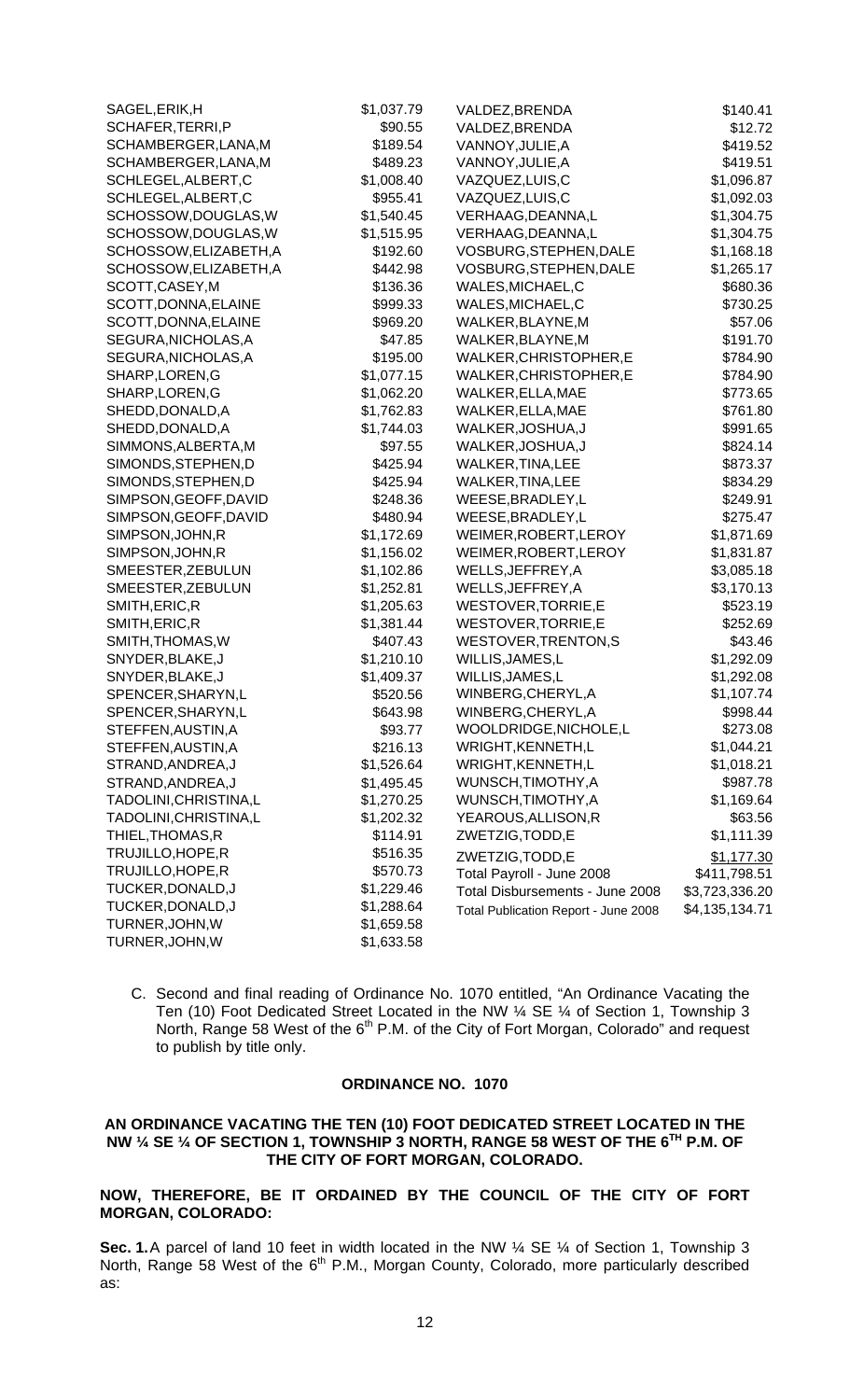THE WEST 10 FEET OF A PARCEL OF LAND AS SHOWN ON THE MAP OF ANNEXATION TO THE CITY OF FORT MORGAN RECORDED IN PLAT BOOK 4 AT PAGE 57 OF THE MORGAN COUNTY RECORDS, SAID PARCEL HAVING BEEN SHOWN ON SAID MAP OF ANNEXATION AS A DEDICATED STREET.

is hereby vacated as a public street, the same being no longer needed for a public purpose as a surface thoroughfare, but RESERVING therein and thereon an exclusive right of way and easement for installation, maintenance, repair, replacement and continued use of poles, pipes, cables, wires and equipment for lines of communications, electricity, gas, water and sewer and other utilities and services, and a surface access easement to permit ingress and egress thereon and over and across the same.

**Sec. 2.** Adjoining property owners may use the vacated street to consolidate their property, subject to the easements described herein.

**Sec. 3.** The owners of the land may, at their election and expense alter the surface of said vacated street provided however, all utilities within the rights-of-way shall not be disturbed or impaired and such work shall be accomplished upon proper City permits.

**Sec. 4.** The City, utilities, governmental service entities and franchise holders shall have the right and access to go upon the land and occupation hereof within the rights-of-way for purposes associated with the maintenance, construction or planning of existing or future facilities, being careful not to disrupt or disturb the owners interests more than is reasonably required.

**Sec. 5.** The owner(s) shall not place any improvement upon, over or in the area(s) vacated without: 1) lawful permit from the Planning and Zoning Department of the City of Fort Morgan; 2) obtaining written consent of the utilities, governmental service entities and franchise holders, present or future. The written consent with the terms and conditions thereof shall be filed in writing with the City of Fort Morgan by each of the above agencies as needed and approved by the City prior to construction.

**Sec. 6.** The Street Department of the City shall not cover any expenses required for the adjustments of the City's alley(s), sidewalk(s) and street(s) as affected by the vacated area(s) as specified in Section Three of the Ordinance.

**Sec. 7.** The present and future owner or owners of the 10 foot dedicated street, according to the recorded plat thereof, shall assume sole and complete financial responsibility for the operation and maintenance of the property.

READ AND PASSED ON FIRST READING AND ORDERED PUBLISHED IN FULL on the 1st day of July, 2008.

| [SEAL]                           | THE CITY COUNCIL OF THE CITY OF<br>FORT MORGAN, COLORADO |
|----------------------------------|----------------------------------------------------------|
|                                  | BY: /s/ Jack Darnell, Mayor                              |
| ATTEST:                          |                                                          |
| /s/ Andrea J. Strand, City Clerk |                                                          |

PASSED, APPROVED AND ADOPTED ON FINAL READING AND ORDERED PUBLISHED by title only the  $15<sup>th</sup>$  day of July, 2008.

| [SEAL] | THE CITY COUNCIL OF THE CITY OF<br>FORT MORGAN, COLORADO |
|--------|----------------------------------------------------------|
|        | BY: /s/ Jack Darnell, Mayor                              |

*/s/ Cheryl Winberg*, Deputy City Clerk

ATTEST: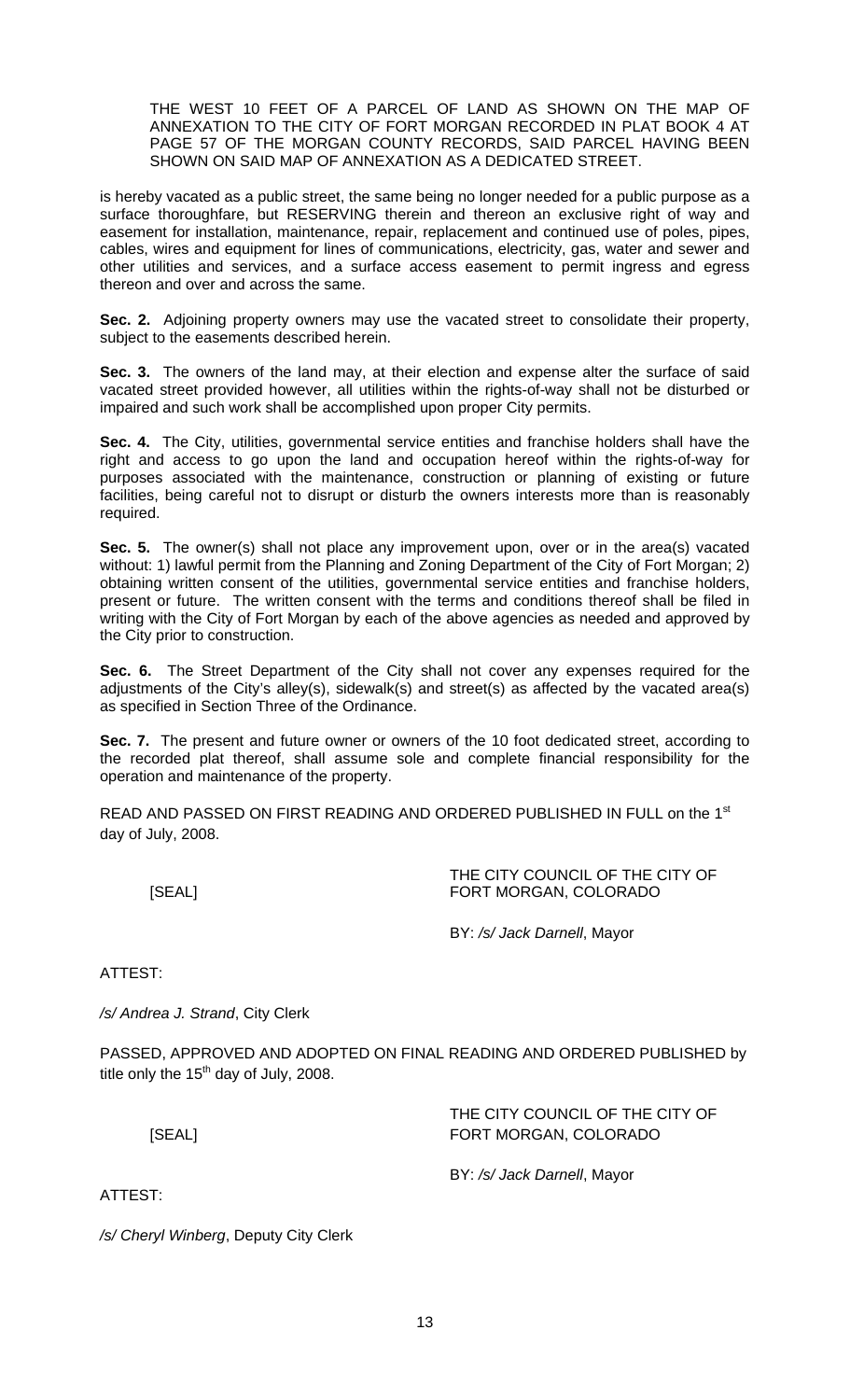#### STATE OF COLORADO ) COUNTY OF MORGAN ) **CERTIFICATE** CITY OF FORT MORGAN )

I, Andrea Strand, the duly appointed, qualified and acting Clerk of the City of Fort Morgan, Colorado, do hereby certify and attest that the foregoing **Ordinance No. 1070** was, as a proposed **Ordinance** duly and legally presented to the City Council of the City of Fort Morgan, Colorado, at a regular meeting on the 1<sup>st</sup> day of July, 2008. Said **Ordinance**, as proposed, was duly read at length at said regular meeting, and thereafter the same was, on the  $5<sup>th</sup>$  day of July, 2008, published in *The Fort Morgan Times*, a daily newspaper of general circulation published and printed in the City of Fort Morgan, Morgan County, Colorado. Said proposed **Ordinance** was again taken up and read a second time, duly and legally passed, approved and adopted at a Regular Meeting of the City Council held on the 15th day of July, 2008. Within five (5) days after its final passage, said **Ordinance** was published in *The Fort Morgan Times*, a daily newspaper of general circulation published and printed in the City of Fort Morgan, Morgan County, Colorado.

#### */s/ Andrea J. Strand*, City Clerk

- D. Approve the application for renewal of a Beer and Wine Liquor License by Wonderful House Restaurant, located at 629 Main Street, with a clear police investigative report.
- E. Authorize City Staff to send a letter of intent to the Colorado Health Care Policy and Financing Department, and to continue investigating the possibility of implementing a rebate program with Colorado Plains Medical Center.
- F. Authorize City staff to submit the United States Department of Agriculture, Community Facilities Grant application in the amount of \$38,378.50 for a Police Department patrol vehicle and schedule a public information meeting for August 5, 2008.
- G. Authorize the Mayor to sign a Resolution Increasing the Base Water Rate for the City of Fort Morgan, Colorado.

#### **RESOLUTION NO. 08 07 02**

## **INCREASING THE BASE WATER RATE FOR THE CITY OF FORT MORGAN, COLORADO**

WHEREAS, the continued water development for the City of Fort Morgan is in the best interests of the City; and,

WHEREAS, a water rate study was previously completed by McLaughlin Rincón on April 9, 2007; and,

WHEREAS, excluding the drought years, which had tiered rates, the base 3/4" meter rate has increased \$.54 since the year 2000 or less than 7 cents per year; and,

WHEREAS, an increase in the water rates would create additional revenue within the Water Enterprise Fund for future water acquisitions and infrastructure improvements to benefit the citizens; and,

WHEREAS, City Staff has analyzed the water fund and has recommended the increase of the base water rates and tap fees; and

WHEREAS, all water rents, rates and charges payable within the City are to be established by Resolution of the City Council.

NOW, THEREFORE, BE IT RESOLVED BY THE CITY COUNCIL OF THE CITY OF FORT MORGAN, COLORADO:

Effective July 1, 2008, for all utility bills generated on or after such date, the City hereby adopts the Revised Water Utility Rate Study for the City of Fort Morgan dated April 9, 2007 (a copy of the Recommended Rate Schedules is attached as Exhibit A and incorporated herein by this reference).

2. The new rates shall be effective beginning August 1, 2008.

INTRODUCED, PASSED, APPROVED AND ADOPTED this 15<sup>th</sup> day of July, 2008, the vote upon roll call being as follows:

Ayes: Mayor Darnell, Councilmembers Deal, McAlister, Powers, Shaver and Simmons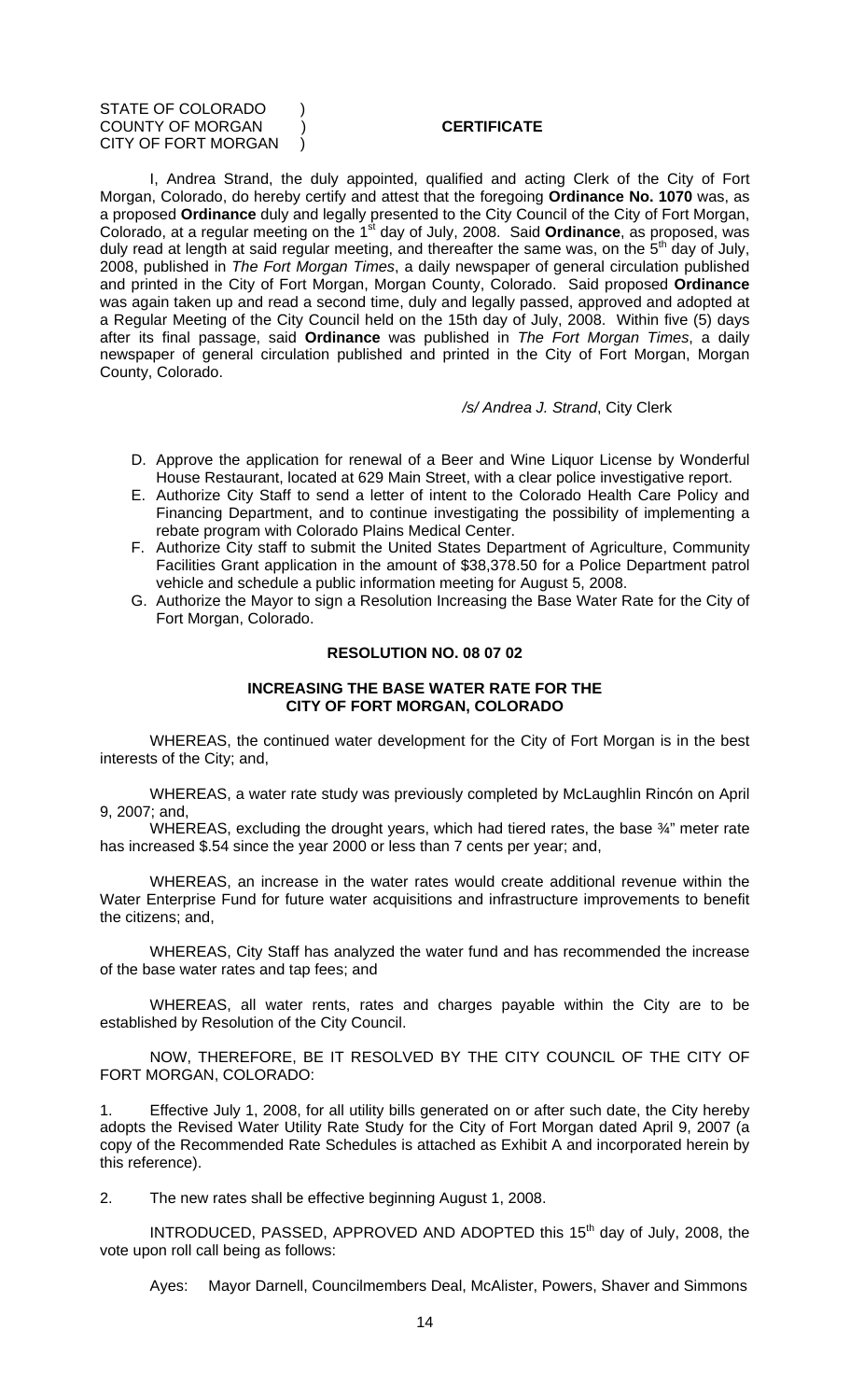Nays: None

Absent/Abstain: Councilmember Schafer

THE CITY COUNCIL OF THE CITY OF FORT MORGAN, COLORADO

By: */s/ Jack Darnell*, Mayor

ATTEST:

*/s/ Cheryl Winberg*, Deputy City Clerk

# **EXHIBIT A TO RESOLUTION NO. 08 07 02**

#### **WATER RATES EFFECTIVE AUGUST 1, 2008 RESIDENTIAL AND COMMERCIAL**

|                                      | <b>Consumer Charge</b> | <b>Commodity Charge</b> |
|--------------------------------------|------------------------|-------------------------|
|                                      | (\$/month)             | (\$/1,000 Gallons)      |
| <b>IN-CITY RATES:</b>                |                        |                         |
| 3/4" Water Meter                     | \$32.50                | \$2.40                  |
| 1" Water Meter                       | \$56.13                | \$2.40                  |
| 1.5" Water Meter                     | \$122.00               | \$2.40                  |
| 2" Water Meter                       | \$208.50               | \$2.40                  |
| 3" Water Meter                       | \$464.00               | \$2.40                  |
| 4" Water Meter                       | \$802.00               | \$2.40                  |
| 6" Water Meter                       | \$1,808.00             | \$2.40                  |
| Industrial - Excel                   | \$<br>.00              | \$2.73                  |
| Well Water - Excel                   | \$<br>.00              | \$.95                   |
| Irrigation (Parks, Cemetery, School) | .00                    | \$1.00                  |
|                                      |                        |                         |

|                            | <b>OUTSIDE CITY LIMITS: Rates are Double the In-City Rates</b> |        |
|----------------------------|----------------------------------------------------------------|--------|
| 3⁄4" Meter                 | \$65.00                                                        | \$4.80 |
| 1"Meter                    | \$112.26                                                       | \$4.80 |
| 1.5" Meter                 | \$244.00                                                       | \$4.80 |
| Industrial – Western Sugar | \$.<br>$.00 \cdot$                                             |        |

# **EXHIBIT A TO RESOLUTION NO. 08 07 02**

# **WATER TAP FEES EFFECTIVE AUGUST 1, 2008**

## TAP SIZE COST

| $3/4$ inch | \$1,700.00   |
|------------|--------------|
| 1-inch     | \$3,025.00   |
| $1.5$ inch | \$6,800.00   |
| 2-inch     | \$12,050.00  |
| 3-inch     | \$27,200.00  |
| 4-inch     | \$48,300.00  |
| 6-inch     | \$108,800.00 |
|            |              |

The TOTAL COST will be the cost listed above, plus time and material charges.

Taps that are used strictly for fire protection systems will be assessed for time and material charges only.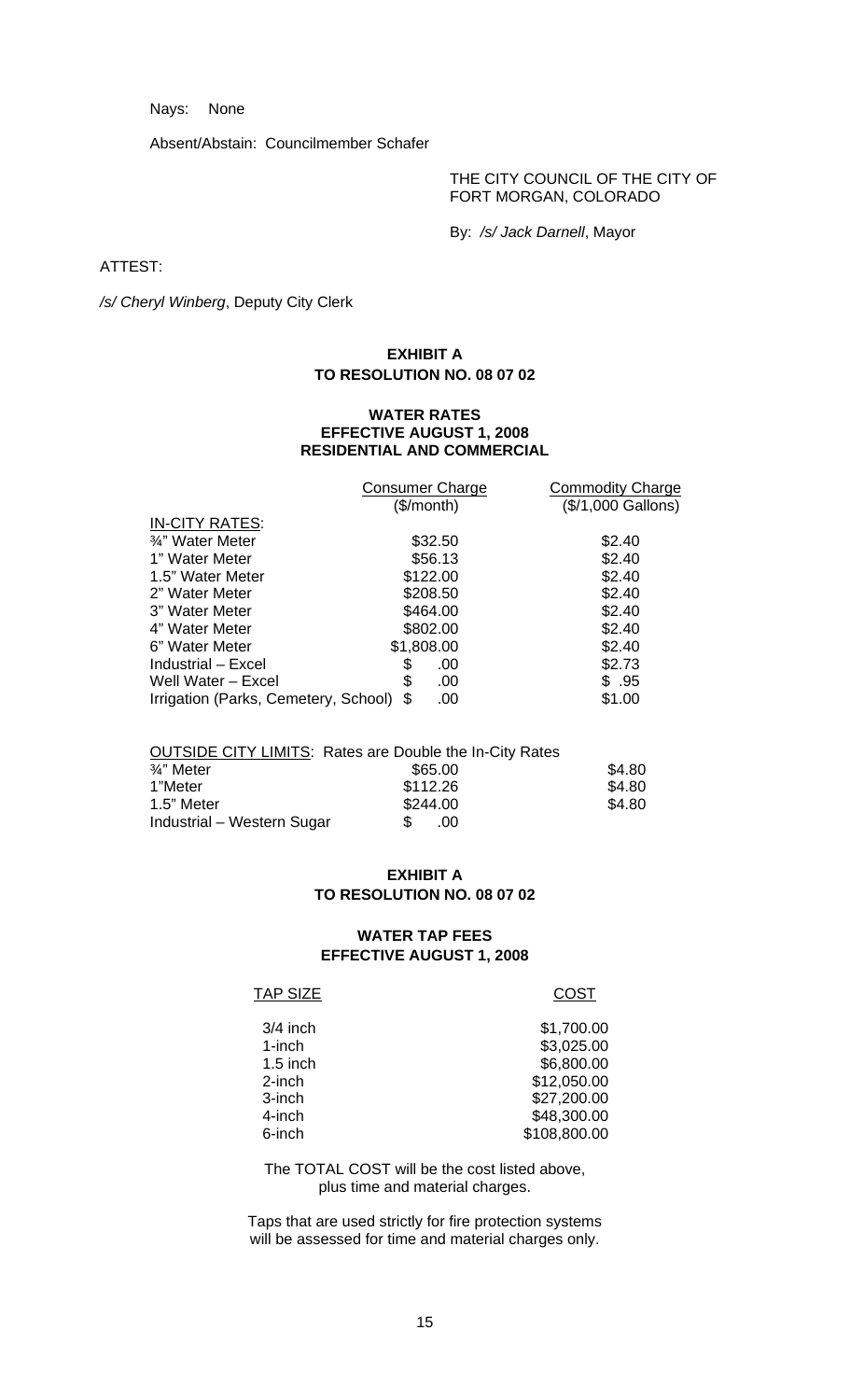## FOR REFERENCE:

The CITY OF FORT MORGAN, WATER DEVELOPMENT POLICY, as amended September 19, 2000, provides a requirement for the transfer of water rights from Northern Colorado Water Conservancy District's Colorado Big Thompson Project ("CBT") prior to the issuance of a Building Permit. Section A (3) of this policy addresses the plant investment fee for a Single Family Detached Residence on property annexed to the City prior to November 1, 2000.

H. Resolution Authorizing the Mayor to Execute the Settlement Agreement Regarding Dairy Farmers of America.

## **RESOLUTION NO. 08 07 03**

# **RESOLUTION AUTHORIZING THE MAYOR TO EXECUTE THE SETTLEMENT AGREEMENT REGARDING DAIRY FARMERS OF AMERICA**

Whereas, Section 13-24 of the *Fort Morgan Municipal Code* (1994) authorizes the City of Fort Morgan to issue and regulate wastewater discharge/sanitary sewer permits;

 Whereas, Section 13-39 of the *Fort Morgan Municipal Code* (1994) sets forth the General and Specific Discharge Prohibitions;

 Whereas, Section 13-54 of the *Fort Morgan Municipal Code* (1994) authorizes the City to take certain action, including suspending the wastewater treatment service when such suspension is necessary, in the opinion of the City, in order to stop an actual or threatened discharge which presents or may present an imminent or substantial endangerment to the health or welfare of persons, to the environment, causes interference to the POTW or causes the City to violate any condition of its NPDES permit.

 Whereas, previously on March 21, 2008, the City issued a Notice of Violation and Show Cause Order ("Notice") to Dairy Farmers of America for violations which occurred on February 20, 2008 and March 3, 2008 on their Wastewater Discharge Permit for Major Contributors, Permit No. 061506; and,

 Whereas, in an effort to resolve this matter without further civil, administrative or judicial proceedings except as provided by the Agreement, legal counsel for DFA and the City Attorney have worked together to settle all matters through the attached Settlement Agreement.

 NOW, THEREFORE, BE IT RESOLVED BY THE COUNCIL OF THE CITY OF FORT MORGAN, COLORADO:

- 1. The City of Fort Morgan, Colorado hereby authorizes Mayor Darnell to sign the Settlement Agreement attached hereto and incorporated herein by this reference.
- 2. That the Settlement Agreement shall be the full and complete settlement of all outstanding matters regarding DFA and the violations that occurred on February 20, 2008 and March 3, 2008.

PASSED, APPROVED AND ADOPTED this  $15<sup>th</sup>$  day of July, 2008, the vote upon roll call being as follows:

Ayes: Mayor Darnell; Councilmembers Deal, McAlister, Powers, Shaver and **Simmons** 

Nays: None

Absent/Abstain: Councilmember Schafer

THE CITY COUNCIL OF THE CITY OF FORT MORGAN, COLORADO

BY: */s/ Jack Darnell,* Mayor